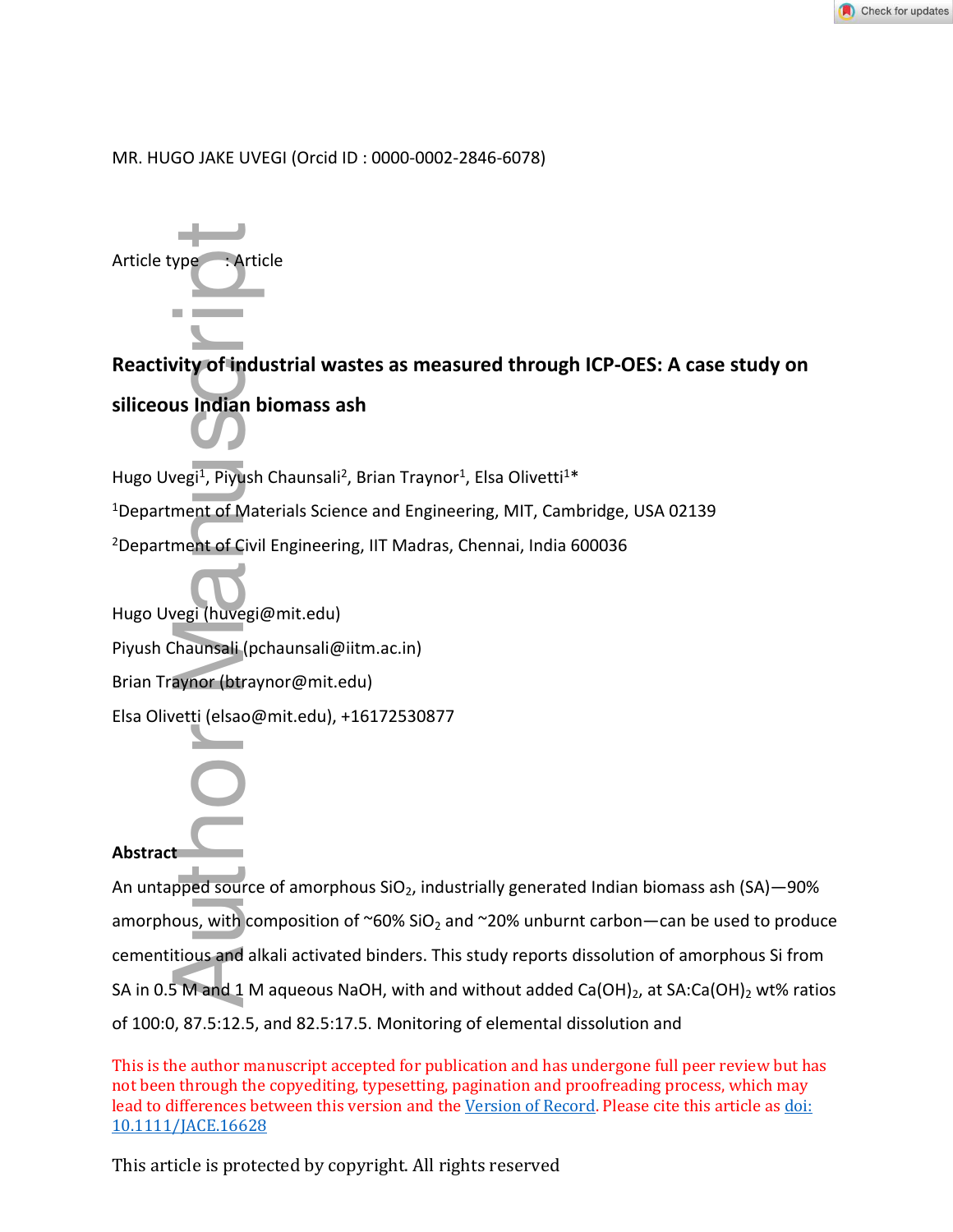subsequent/simultaneous product uptake by ICP-OES offers an effective process for evaluating utility of industrial wastes in binder-based systems. After 28 days in solution, up to 68% of total Si is dissolved from SA in 1 M NaOH, with values as much as 38% lower in the presence of Ca(OH)<sub>2</sub>, due to the formation of tobermorite-like C-S-H. FTIR, <sup>29</sup>Si MAS-NMR, and XRD are used to characterize solid reaction products and observe reaction progress. Product chemistries calculated from ICP-OES results and verified by selective dissolution in EDTA/NaOH—namely, Ca/Si of  $0.6$ -1 and Na adsorption of 1-2 mmol/g-are found to be consistent with those indicated by aforementioned techniques. This indicates the efficacy of ICP-OES in estimating product chemistry via such a methodology.

### **1. Introduction**

Direct emissions and fuel consumption associated with ordinary Portland cement (OPC) production is responsible for most of the estimated 5-8% of global annual  $CO<sub>2</sub>$  emissions attributed to concrete.1,2 Alkali activated materials and geopolymers offer cement-free alternatives with comparable physical properties, $3,4$  and regular use of industrial byproducts as precursors suggests substantially lower environmental footprints.5,6 Still, as researchers expand their search for useful precursors, it is becoming increasingly apparent that any byproduct stream must be of adequate scale to offset demand for binder-based building materials.<sup>6,7</sup> Effective reduction of environmental impacts therefore necessitates a systems approach, including analysis of both byproduct supply relative to local binder demand as well as material chemistry and reactivity in activating solutions. In this work, we propose a multi-faceted approach to characterizing elemental availability and reactivity through a focused investigation of siliceous Indian biomass ash (SA). Autorize solid<br>
ed from ICP-<br>
0.6-1 and N<br>
d by aforem<br>
chemistry v<br>
bduction<br>
missions and<br>
ion is resported to concre<br>
ives with contre<br>
ives with contre<br>
ives with contre<br>
ives with contre<br>
ives with contre<br>
g analysis

SA is sourced from a paper mill in northern India, which utilizes rice husk and sugarcane bagasse as primary incineration feedstocks. With global annual rice paddy and sugarcane production at 760 million and 1.8 billion tonnes,  $8,9$  respectively, their residues, husks (~20 wt% of rice paddy<sup>10</sup>) and bagasse (~30 wt% of sugarcane<sup>9</sup>), are similarly abundant and often burned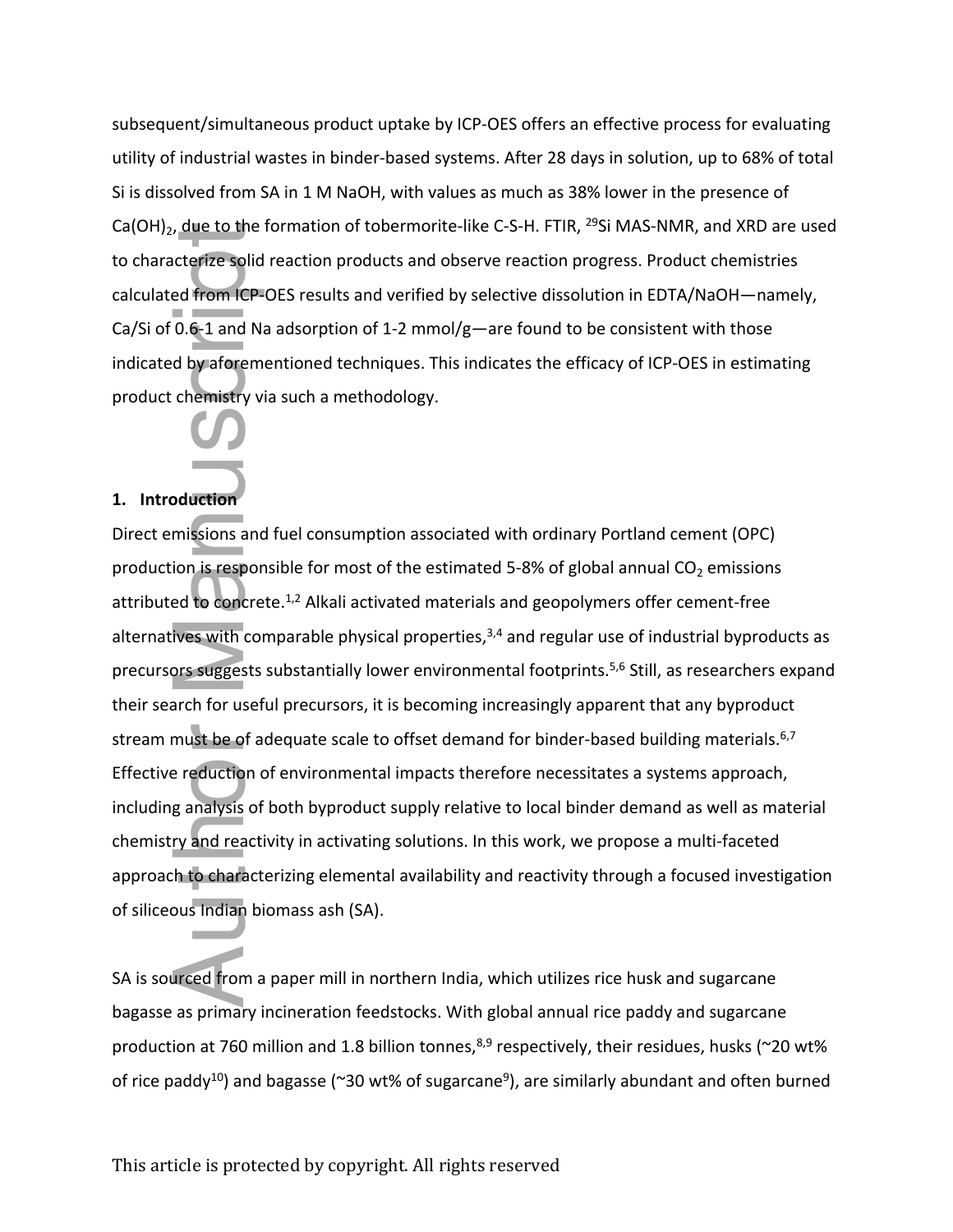as fuel by small and medium-scale enterprises in developing countries. Like other stalky and husk-protected plant-matter, these residues are rich in silica, $11,12$  the chemical availability of which depends on incineration conditions.<sup>12–14</sup> While biomass incineration is increasingly hailed as a sustainable alternative to fossil fuel combustion,<sup>15</sup> current practices yield multi-ton daily landfill burdens. Extraction of reactive silica from such ashes for use in binder synthesis provides an upcycling opportunity as described previously,<sup>16</sup> both reducing environmental footprint and adding economic benefit for industrial plant owners. It is important to note that regional and seasonal crop variability results in fluctuations in residue ash composition,  $17,18$ thereby influencing utility. Still, while global supply of these byproducts are surely lower than current global OPC production,<sup>19</sup> given the heterogeneous distribution of such byproduct supply, it is important to investigate for their potential to offset local demand for OPC near byproduct production sites.

To this end, we offer a detailed physicochemical analysis of SA, its dissolution in aqueous sodium hydroxide (NaOH) solutions, and its reaction with calcium hydroxide (Ca(OH) $_2$ ) in such aqueous solutions, forming an alkali-activated tobermorite-like calcium silicate hydrate (C-S-H) product with minimal alkali incorporation.

Following prior work by the authors on mix design,  $20$  mineralogical characterization,  $16$  and leaching characteristics<sup>21</sup> of SA-based masonry, in this study, we characterize reaction progress and elemental inclusion into products through a multi-faceted characterization approach, centered on analysis of inductively coupled plasma optical emission spectroscopy (ICP-OES) results. We compare SA dissolution in aqueous NaOH with results from similar dissolution in the presence of added  $Ca(OH)_{2}$ . By quantifying differences in the presence of relevant elemental species (e.g. Si, Ca, and Na) between the ash and ash/lime systems, we deduce product chemistry. This chemistry is compared with results from selective dissolution in salicylic acid/methanol and EDTA/NaOH solutions, as described previously in the literature.<sup>22</sup> X-ray diffraction and spectroscopic analysis of solids further confirm precursor and product chemistry as a ustainance guerraneous of costs from the structure of phase distribution and the bunders. Extraction of recalitor from such as the bunder synteps is provides an upperling opportunity as described previously.<sup>16</sup> both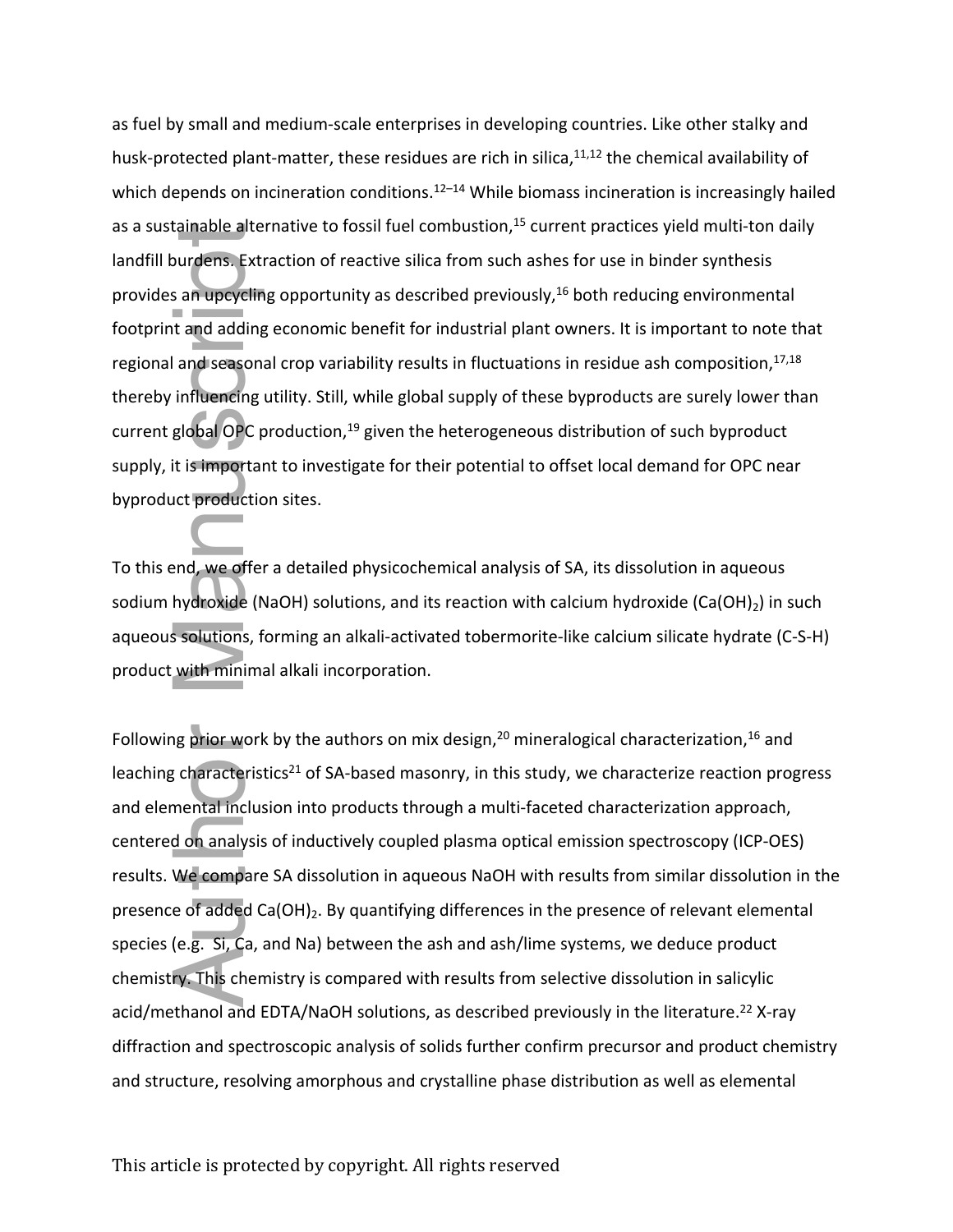bonding environments. Through a combined analysis we quantify the extent of silica dissolution and incorporation, C-S-H type, Ca/Si ratio, adsorption of sodium from the activating solution, and mean chain length.

Silica dissolution, vital to geological processes and cementitious systems alike, has been the focus of much research over the past decades. Iler's pivotal 1979 book<sup>23</sup> reviewed the state of the art of silica science, devoting a significant portion to the dissolution and solubility of both crystalline and amorphous silica. As discussed by Iler, and as observed before and since, amorphous silica displays significant solubility in alkaline media, due to the acidity of typically hydroxylated surface species as well as the propensity for hydrolysis of non-equilibrium Si-O bonds in alkaline environments, yielding the formation of silicate ions in addition to the orthosilicic acid monomers present during dissolution in water.<sup>23–27</sup> The situation becomes more complicated in the presence of other polyvalent metal oxides, such as is the case with most supplementary and alternative cementitious materials.27–32 Silica dissolution, vital to geological processes and cementitious systems alike, has been the<br>focus of much research over the past decades. Iler's pivotal 1979 book<sup>23</sup> reviewed the stat<br>the art of silica science, devotin

Recently, Kim and Olek (2014),<sup>33</sup> Maraghechi, et al. (2016),<sup>34</sup> and Noguchi, et al. (2018)<sup>35</sup> observed the dissolution of reactive silica, as  $\alpha$ -cristobalite, silicate glass, and Pyrex glass, respectively, in aqueous alkali hydroxide solutions of various pH and  $Ca<sup>2+</sup>$  concentrations. These and other works<sup>36,37</sup> focus primarily on implications for the alkali-silica reaction in concrete. Still, they provide important ground-work for developing similar methodologies for investigating reactivity of aluminous and siliceous byproduct materials.

Xu and van Deventer (2000)<sup>38</sup> studied relationships between crystalline aluminosilicate minerals, activator concentration, and geopolymerization potential, noting that minerals which exhibit higher dissolution extents typically yield binder products with stronger compressive strengths. Hajimohammadi and van Deventer (2016)<sup>39</sup> studied the dissolution kinetics of a range of more reactive, predominantly amorphous precursor aluminosilicate materials for use in geopolymeric systems and the effect of milling time and particle size on dissolution kinetics.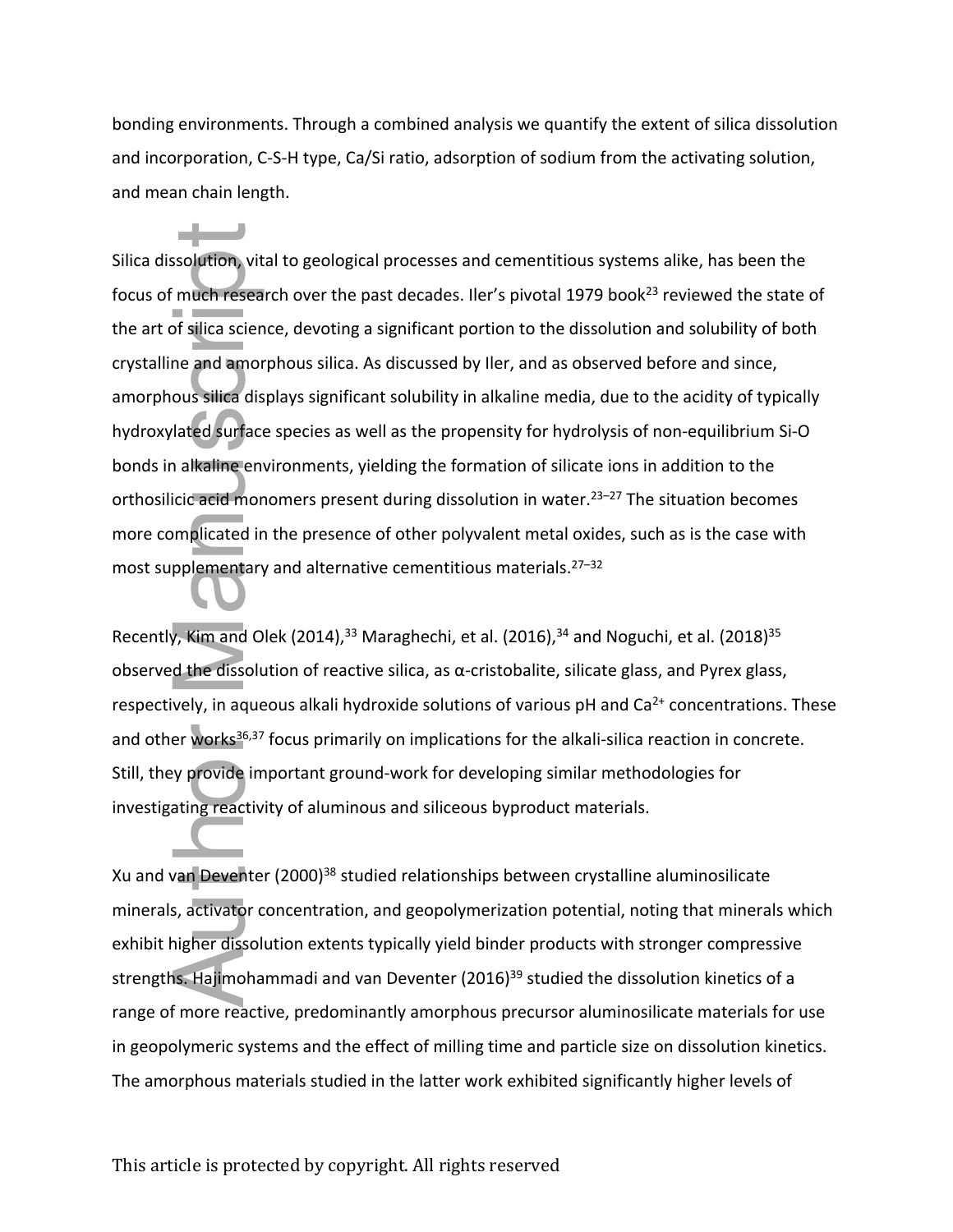dissolution. Abreu, et al. (2005)<sup>40</sup> studied the hydration of rice husk ash through <sup>29</sup>Si MAS-NMR spectroscopy, while Heo, et al.  $(2015)^{41}$  investigated the use of pure rice husk ash as a substitute for fumed silica in the synthesis of water glass (i.e. sodium silicate solution) for use in geopolymer synthesis. Biernacki, et al. (2001)<sup>42</sup> investigated the consumption of Ca(OH)<sub>2</sub> during the pozzolanic reaction with Class F fly ash, going one step further to quantify the associated reaction kinetics. All observed the rapid reaction of amorphous silica found in the ash.

Inspired by these works, this study centers on the use of ICP-OES in conjunction with other techniques to quantify both dissolution and uptake of reactive elements in precipitate species. Using this approach as a basis for material reactivity allows for extrapolation of material utility in large-scale operations.

## **2. Experimental Program**

## *2.1. Materials*

The precursor of focus in this study is an Indian biomass ash (SA), sourced from Silverton Pulp & Papers Pvt. Ltd. in Muzzafarnagar, Uttar Pradesh, India, and derived from the incineration of a feedstock composed primarily of rice husk and sugarcane bagasse residues. The oxide composition was determined by XRF using ASTM C311 and is presented in Table 1.

Note the high SiO<sub>2</sub> and loss on ignition (LOI) values in the ash. Such high LOI indicates the presence of significant unburnt organic material in the ash, primarily due to boiler inefficiencies at the Silverton plant. While often used as a proxy for unburnt carbon (UC), LOI has recently been shown to overestimate such values.<sup>43</sup> Two-atmosphere thermogravimetric analysis as described by Mohebbi, et al. (2017) quantifies UC content in SA at 20-22%. While implications of UC are outside the scope of this paper, this demonstrates that while LOI is indicative of UC content in carbonaceous systems, further analysis is necessary for exact quantification. Beopolyticar synthesis. Berniacki, et al. (2001)<sup>2</sup> investigated the consumption or Ca(OH)<sup>2</sup><br>the posciolant reaction with Class F fly ash, going one step further to quantify the associated by these works, this study cente

The highly amorphous nature of the ash is evidenced by the hump centered at  $\sim$ 22° 20 in the Xray diffraction pattern in Figure 1(a). Amorphous content and phase composition of the ash was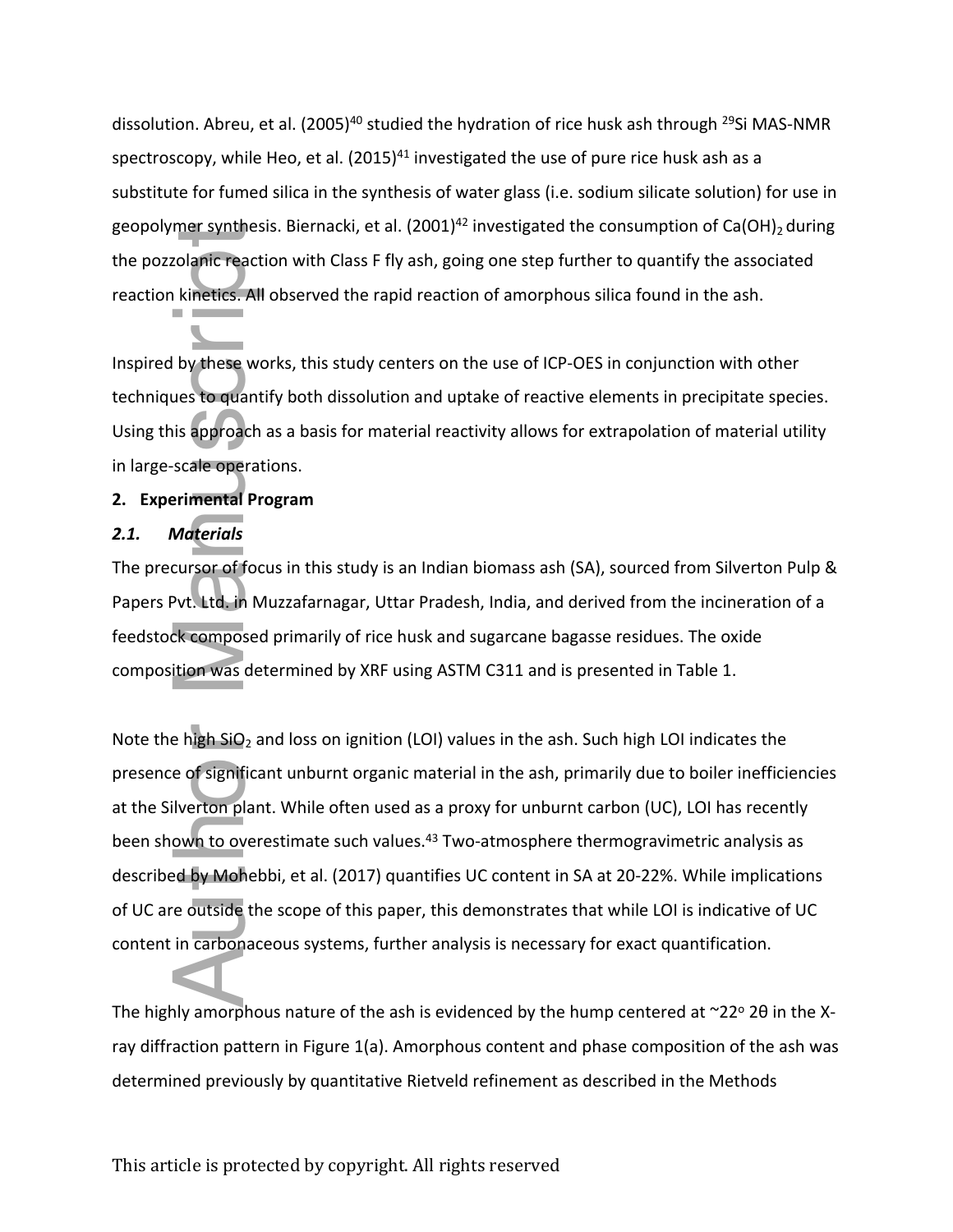section.<sup>16</sup> The ash was found to be  $\sim$ 90% amorphous, including the contribution from residual carbon. Figure 1(b) depicts XRD patterns from three different fractions of ash: <45 μm, 45-150 μm, and 150-500 μm, which previous work<sup>20</sup> showed to comprise ~23%, ~56%, and ~21% of the ash, respectively, as determined by particle size analysis. All samples were ground and passed through a 325 no. (45 μm) sieve prior to analysis.

## *2.2. Methods*

### *2.2.1. Sample Production*

Dissolution experiments were prepared in Reagent grade water, 0.5 mol/L (M) and 1 M aqueous NaOH solutions (ACS Reagent grade water, RICCA Chemical Company; NaOH ≥97%, Sigma Aldrich) at a constant liquid/solid (L/S) ratio of 25 (i.e. 2 grams of solid in 50 mL of solution). Reaction experiments were carried out in similar solutions, with the addition of hydrated lime (Ca(OH)<sub>2</sub> ≥98%, Macron Fine Chemicals) in two lime/ash ratios (i.e. 12.5 and 17.5 wt% Ca(OH)<sub>2</sub> at the same L/S). The lower ratio was chosen to mimic the Ca/Si ratio explored in previous works by a subset of the authors,  $16,20,21$  while the higher ratio was chosen to explore the effect of elevated Ca/Si. ash, respectively, as betermined by particle size analysis. All samples were ground and<br>through a 325 mo<sub>u</sub> (45 µm) sieve prior to analysis.<br>
2.2.1. Sample Production<br>
2.2.1. Sample Production<br>
Dissolution experiments were

Samples were mixed continuously in a tube rotator (Fisherbrand™ Multi-Purpose Tube Rotator, Fisher Scientific) to ages of 6, 24, 72, 168, 336, and 672 hours (0.25, 1, 3, 7, 14, and 28 days, respectively) to explore dissolution and reaction kinetics. Dilute environments and continuous mixing were employed to disrupt the formation of strong concentration gradients near dissolving solid surfaces and maximize diffusivity of reactive species, thereby creating an environment in which dissolution and precipitation could be assumed to be surface-limited.

At each age, samples were vacuum filtered through a 0.2 μm membrane (Pall membrane, VWR), and filtrates were retained for subsequent ICP-OES analysis. Solids were immersed in isopropyl alcohol for 24 hours to stop hydration, filtered through 2.5 μm filter paper (Quantitative filter paper, ashless, Grade 42, Whatman) for solid retention, dried at 40 °C for 3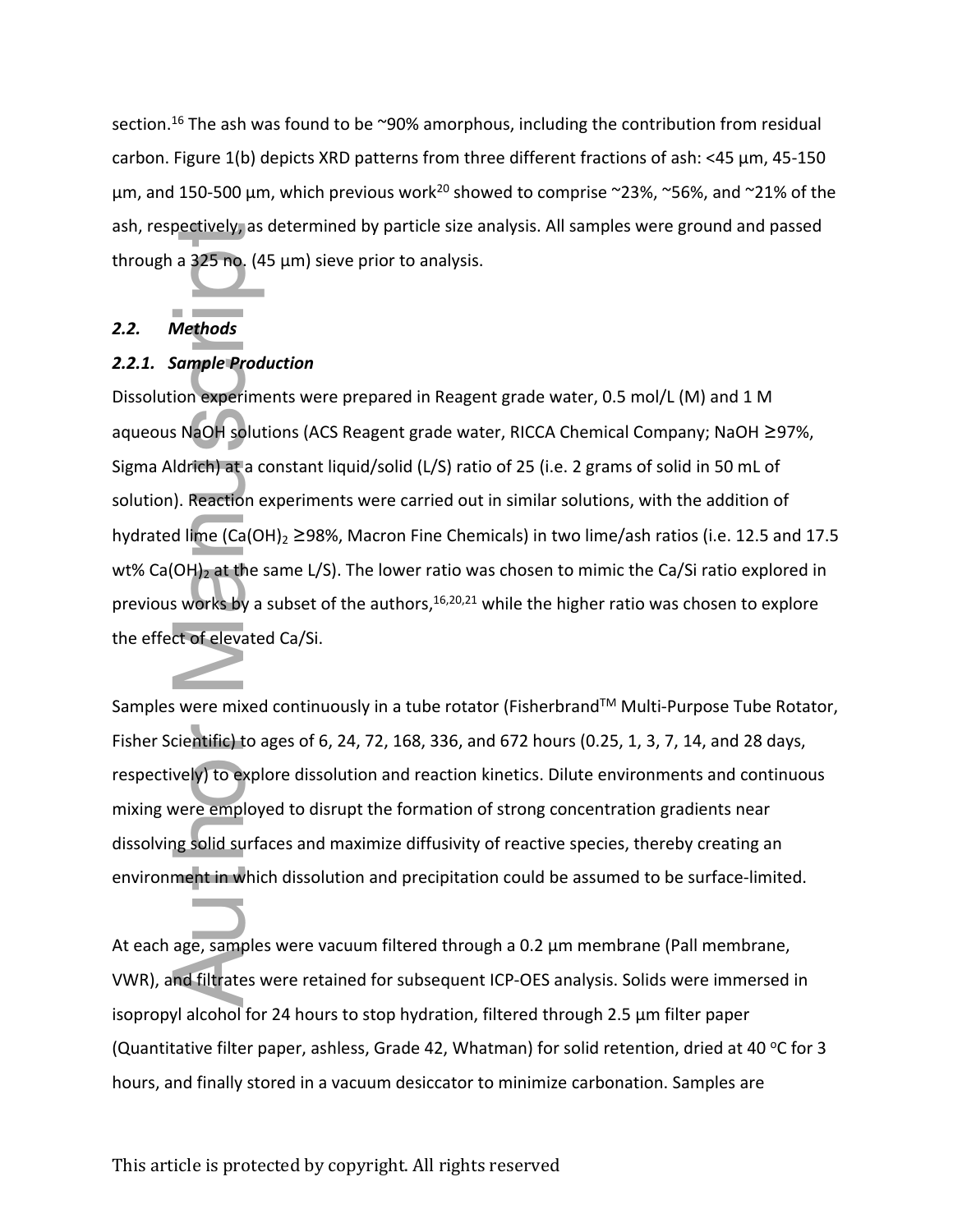identified by solution molarity, age (in hours), solid ingredients (S = Silverton Ash, L = 12.5% Ca(OH)<sub>2</sub>, LH = 17.5% Ca(OH<sub>2</sub>)), as shown in Table 2. All samples were prepared in triplicate.

## *2.2.2. Inductively coupled plasma optical emission spectrometry (ICP-OES)*

An Agilent 5100 Vertical Dual View ICP-OES with auto-sampler was used to analyze reactant dissolution. Calibration standards ranging from 0.1 to 200 mg/L were prepared from two standard solutions  $-1000$  mg/L Si in H<sub>2</sub>O and 1000 mg/L each of Ca, Al, Na, K, Mg, Fe, and S in 4 wt% HNO<sub>3</sub> (Elemental Scientific, Omaha, NE)—using 2 wt% HNO<sub>3</sub> solution (prepared from TraceSELECT concentrated HNO<sub>3</sub> and ACS reagent grade water) for dilution. Reagent Grade water, 0.5 M, and 1 M samples were diluted in the same 2 wt%  $HNO<sub>3</sub>$  solution at sample/diluent ratios of 1:10 and 1:200 (i.e. 1 mL and 0.05 mL of sample in 10 mL of 2 wt% HNO<sub>3</sub>, respectively) to effectively measure concentrations of dilute and concentrated elements in solution, respectively. Dissolution extents of relevant elements are calculated by comparison of ICP-OES results with total elemental percentage as derived from XRF data. 2.2.2. *Inductiong Youpies plasmate optical* energies and the sample vents as used to analyze reactant<br>An Agilein 3200Vertical Dual View ICP-OES with auto-sample was used to analyze reactant<br>dissolution: Calibration standa

## *2.2.3. X-ray diffraction (XRD)*

Mineralogical phase distributions of raw materials and hydrated samples were determined using X-ray diffraction. XRD data was collected using high speed Bragg-Brentano optics on a PANalytical X'Pert Pro MPD operated at 45 kV and 40 mA. Data was obtained between 5° and 70° (2θ) using a step size of 0.0167° with each sample scan lasting 52 minutes. The diffractometer was configured with a 1/2° divergent slit, a 0.04 radian soller slit, and a 1° antiscatter slit. The powdered sample was packed into a 27 mm diameter sample holder. HighScore Plus software was used for quantitative X-ray diffraction.

## *2.2.4. Fourier transform infrared spectroscopy (FTIR)*

FTIR Spectroscopy was performed using a Thermo Scientific Nicolet 6700 Fourier Transform Infrared Spectrometer. Transmission spectra were collected from 4000 to 400 cm-1 with a resolution of 2 cm-1. Spectra were averaged over 32 scans. Samples were run using the KBr pellet method, with approximately 1 mg of sample blended with 400 mg of KBr (Ultra High Purity, International Crystal Laboratories) matrix immediately prior to measurement.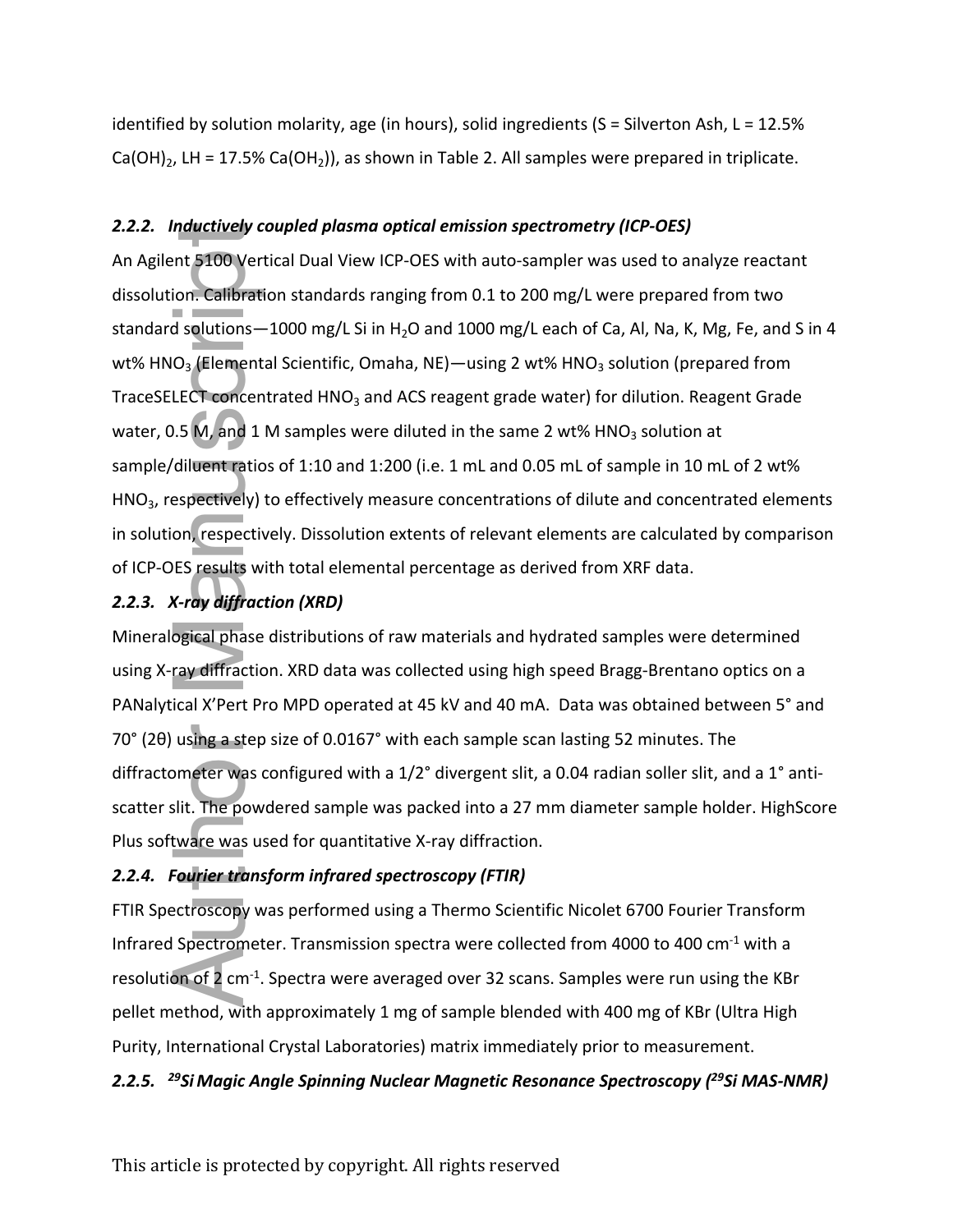<sup>29</sup>Si MAS-NMR spectra were obtained at room temperature on a Bruker Avance III WB 500 MHz spectrometer (field strength of 11.74 T) equipped with a 4.0 mm 2-channel broadband HX solid state probe. Spectra were obtained in single-pulse experiments, with the spectrometer tuned to 99.325 MHz, a spinning speed of 10 kHz, 20 s relaxation delays, up to 3400 scans, a <sup>29</sup>Si  $\pi/2$ pulse of 4  $\mu$ s, with 49 kHz of <sup>1</sup>H spinal-64 decoupling applied during acquisition. <sup>29</sup>Si chemical shifts were referenced externally to hexamethylcyclotrisiloxane at -9.00 ppm. <sup>29</sup>Si resonances were analyzed according to  $Q<sup>n</sup>$  classification, where *n* corresponds to the connectivity of silicate tetrahedra and can vary from 1 to 4.  $Q^2$  can be further classified as either  $Q^2$ <sub>b</sub> or  $Q^2$ <sub>p</sub>, where b and p respectively refer to bridging and pairing silicate tetrahedra in the drierketten structure of C-S-H. To carry this out, spectra were deconvoluted using MestReNova software, maintaining a Gaussian peak shape and a  $Q^2{}_{p}/Q^2{}_{b}$  ratio equal to 2, consistent with the drierketten structure.

## **2.2.6 Selective Dissolution**

To verify reaction product chemistry, two selective dissolution techniques were used—salicylic acid/methanol (SAM) and ethylenediaminetetraacetic acid/sodium hydroxide (EDTA/NaOH) extractions, as described by Ben Haha, *et al.* (2010).<sup>22</sup> Further description is provided in supplementary information and Table S4.

### **3. Results**

Given the chemistry and amorphous nature of as-received SA, as well as the experimental setup, dissolution of Si from SA was expected to proceed quickly.<sup>44</sup> This is confirmed in Figure 2(a): while water was ineffective at dissolving Si, 0.5 M and 1 M aqueous NaOH solutions yielded Si dissolution following an asymptotic trend. These solutions achieved 672-hour dissolution extents of <1%, 51-53%, and 67-68% of total Si in ash for water (0S), 0.5 M (0.5S), and 1 M (1S) NaOH solutions, respectively. These numbers increase slightly when accounting for the fact that only ~90% of Si is contained in an amorphous phase; other Si-containing phases in SA include quartz, cristobalite, and albite,<sup>16</sup> which are not expected to react under presented to 99.32 Mirz, a spinning speed of 10 kHz, 20 s relaxation delays, up to 3400 scarls, a "-s<br>uplies of 4 μgs. With 49 kHz of <sup>14</sup>H spinal-64 decoupling applied during acquisition. <sup>25</sup>Si chem<br>shifts were referenced externa experimental conditions. All final Si concentrations are below respective solubility limits.<sup>23,24,45</sup>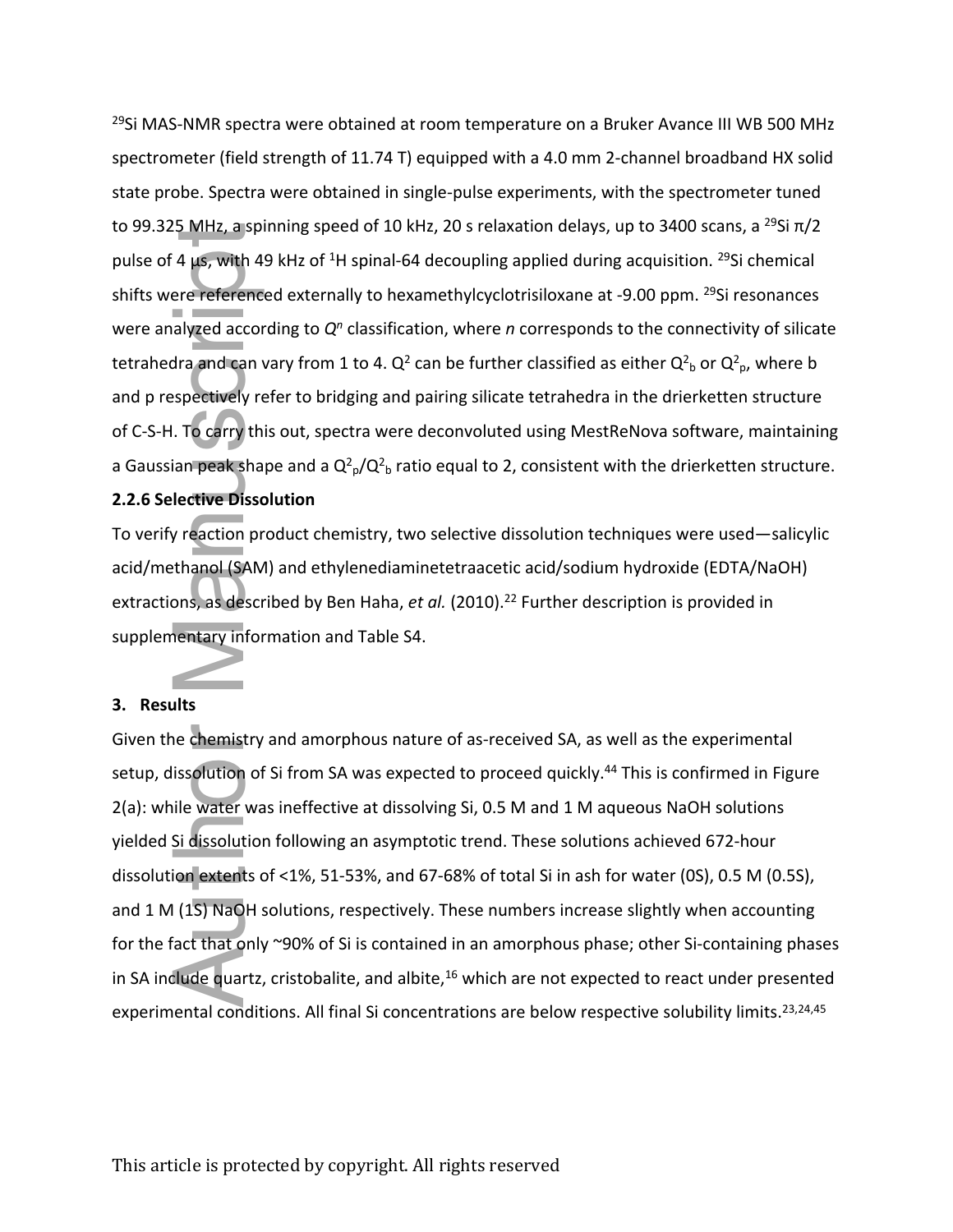Figure 2(a) further presents 0.5 M and 1 M dissolution experiments in the presence of added Ca(OH)<sub>2</sub> (0.5SL, 0.5SLH, 1SL, and 1SLH). Unlike the purely ash systems, these solutions exhibited two distinct dissolution regimes—(1) an early-age regime seemingly lacking Si dissolution (i.e. no Si present in solution), followed by (2) a later-age regime in which the familiar asymptotic trend is observed. The duration of regime (1) is observed to be system-dependent, exhibiting timespans of <72 hours for 1SL, <168 hours for 0.5SL and 1SLH (0.5SL appears to exit regime (1) before 1SLH), and <336 hours for 0.5SLH. Although qualitative, dashed curves for the ash/lime systems are presented to guide the reader's eye, and time points at which regime (1) end are estimated with kinks in the curve. SL and SLH systems tended towards 37-43% and 20-32% Si dissolution, respectively. Lime-containing studies carried out in water are not presented, as the addition of lime did not significantly influence dissolution. As compared to respective ash systems absent of lime, these numbers represent ~12-38% decreases in apparent Si dissolution. Spectroscopic results described below indicate the precipitation of a C-S-H reaction product, providing reasonable explanation as to the cause of the flat regime, and thus, this decrease in apparent dissolution. Aluminum data is not presented here since it was minimally present in both the raw ash (see Table 1) and in solution post-dissolution. or Super Than Southeast (1) to between that SA disolution, control the system of consideration of carporation of carporation of carbon and the system of carbon line intensities term of carbon line interactions and the syst

Figure 2(b) is included as further evidence that SA dissolution is mainly a result of amorphous Si decomposition (similar results for different ash fractions are included in Figure SI1). Comparison of the different ash fractions in Figure 1(b) suggests the presence of two distinct contributions to the amorphous hump—one due to a silica-rich amorphous phase yielding a broad peak centered at  $\sim$ 22° 20,<sup>29</sup> and the other due to the presence of activated/amorphous carbon yielding a broad peak centered at ~25° 20<sup>46</sup> (corresponding to relatively longer bond lengths in amorphous Si-O than in amorphous carbon). More prevalent in larger ash fractions, the presence of activated carbon can be explained by inefficient combustion and evidenced by high LOI (LOI of each ash fraction is included in Table SI1). In Figure 2(b), we compare XRD patterns of the largest ash fraction before and after 28 days of dissolution, confirming that the residual amorphous hump is predominantly due to the continued presence of amorphous carbon. ICP-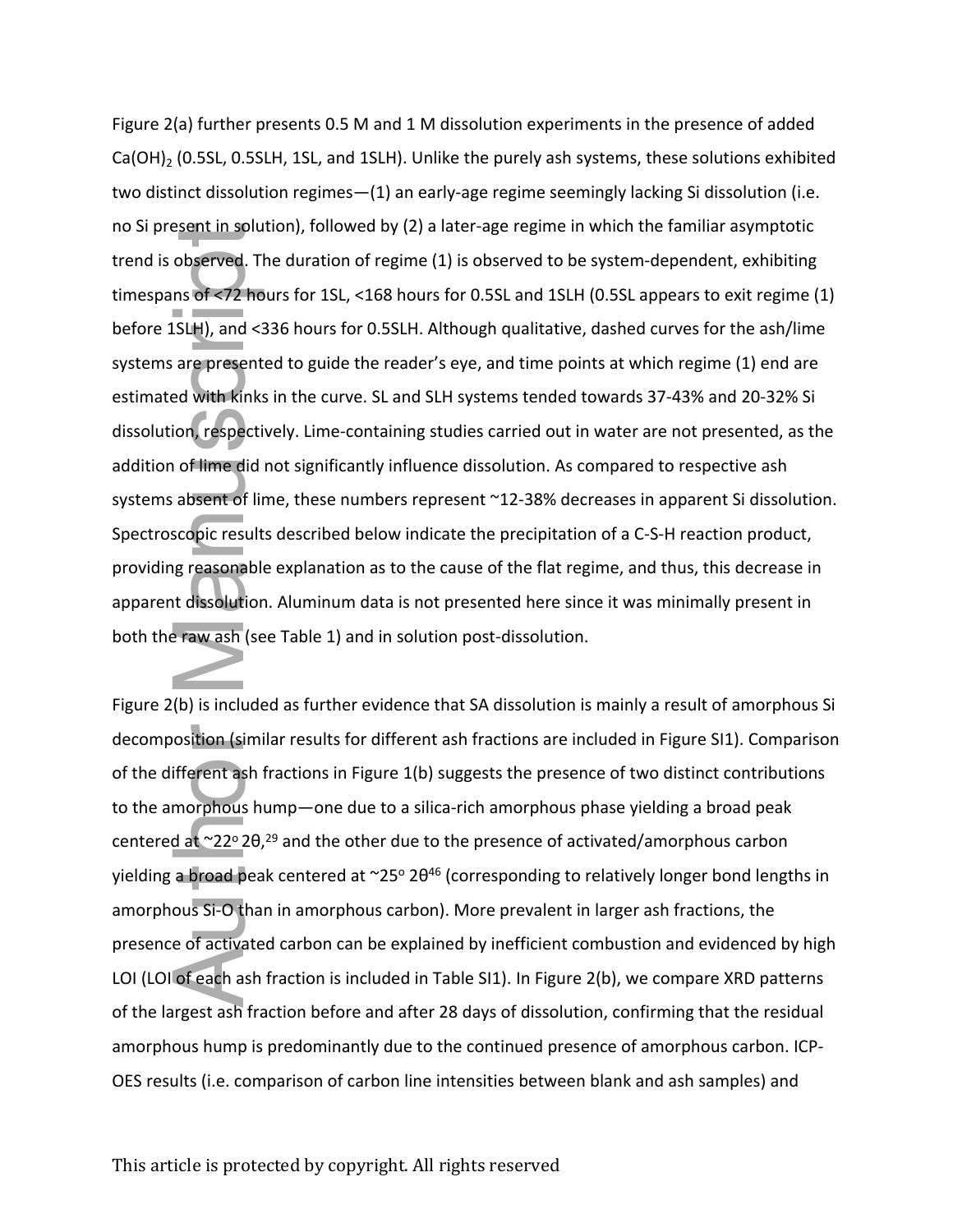previous literature<sup>47</sup> indicate such carbon is not prone to dissolution is alkaline media. Similar figures for the other two fractions are included in Figure S1.

Figure 2(c) shows data for Ca dissolution. Previous literature results have shown Ca to be minimally soluble in aqueous alkali hydroxide environments,<sup>48,49</sup> which is confirmed by the observations here. At 6 hours, lime-containing systems appeared oversaturated with Ca. As the systems aged, Ca concentrations quickly diminished, reaching respective solubility limits by 24 hours, and falling to zero at later age. Still, these data, in and of themselves, are not sufficient to conclude the role, or actual consumption of  $Ca(OH)_{2}$ .

Spectroscopic data presented in Figure 2(d) depict the formation of a new peak at  $\sim$ 970 cm $^{-1}$ coinciding with the disappearance of the sharp peak at  $\sim$ 3640 cm<sup>-1</sup>. 1SL at 72 hours and 0.5SLH at 168 hours of reaction represent fastest and slowest Ca(OH)<sub>2</sub> consumption respectively, as deduced from the transition between regions (1) and (2) in ICP-OES in Figure 2(a). Thus, they are presented in Figure 2(d) to further exemplify the point. Examining the peak at  $\sim$ 3640 cm<sup>-1</sup> in greater detail, it is clear that while after 72 hours of reaction, there is still ample residual solid  $Ca(OH)_2$  in the 0.5SLH sample, the 1SL sample displays but a blip at that wavenumber. Similarly, after 168 hours of reaction, while there is the faint presence of a peak at  $\sim$ 3640 cm<sup>-1</sup> for 0.5SLH, it is completely absent from the 1SL system, indicating complete consumption in the 1SL168 system. This agrees with the ICP-OES results. Using these peaks to fingerprint the species present and system evolution in the context of the full spectra and system chemistry, this suggests the precipitation of a calcium silicate hydrate (C-S-H) product as  $Ca(OH)$ <sub>2</sub> is consumed.<sup>50</sup> rigure 2(i) strows diator ca dissountion. Previous interacture results have shown tall to be minimally synthetic and<br>conservations here. At a hours, lime-containing systems appeared oversistrated with Ca. As the<br>systems ag

XRD, FTIR, and NMR data of the 1SL system at multiple time points presented in Figure 3 confirm this conclusion. XRD patterns in Figure 3(a) show the emergence of a broad peak centered at 29 $\degree$ 20 coinciding with the disappearance of sharp peaks at 18 $\degree$ 20 and 34 $\degree$ 20features that indicate the formation of a semi-crystalline C-S-H simultaneous with the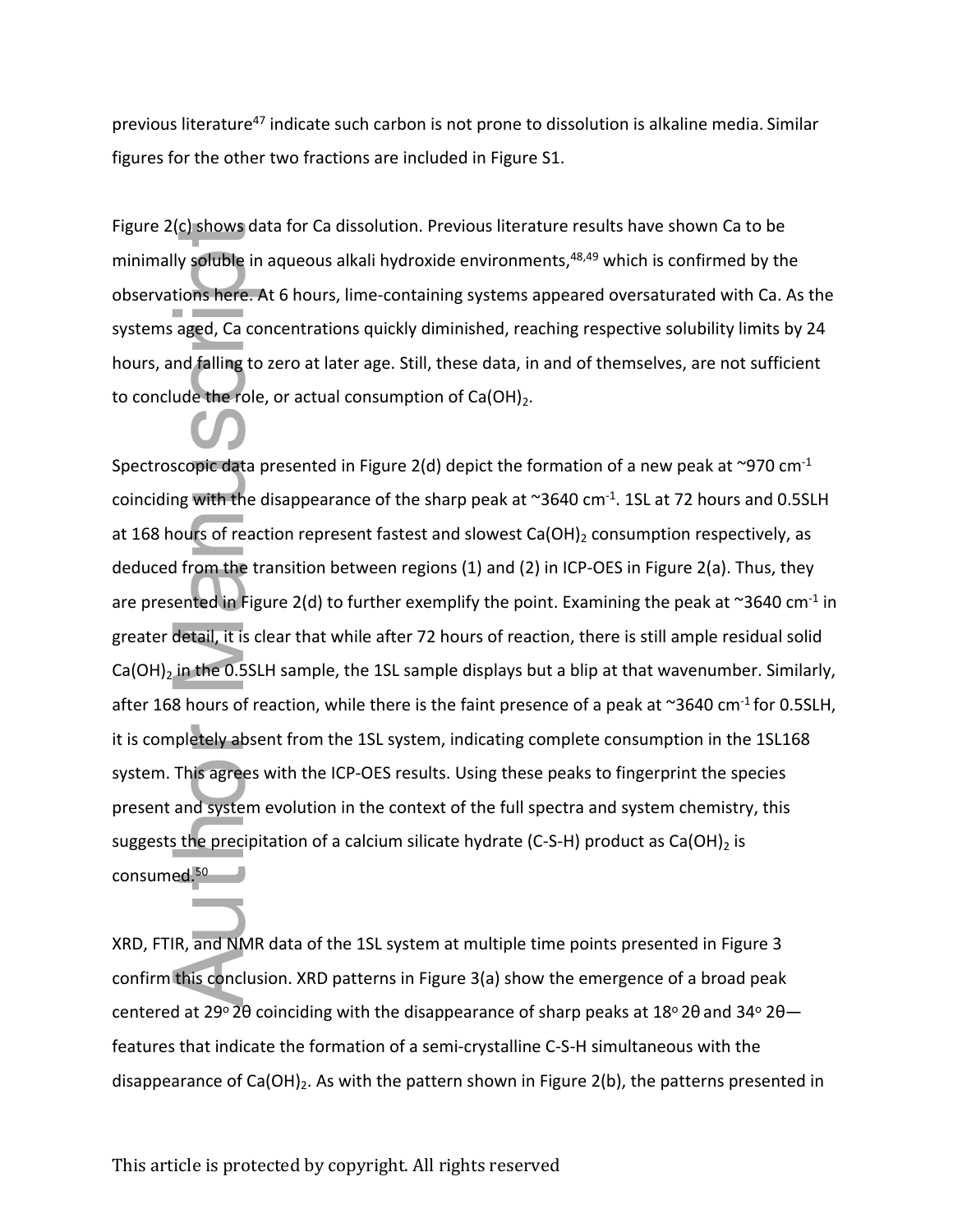Figure 3(a) display the trend toward decreasing amorphous hump intensity, while maintaining presence of crystalline phases, consistent with literature results.<sup>30,51</sup> The FTIR series in Figure 3(b) depicts results as explained for 2(c) and are further explained in the supplementary information, with full band assignments presented in Table SI2.

Figure 3(c) shows <sup>29</sup>Si MAS-NMR results for raw SA, 168-hour 1SL and 672-hour 1SL samples. The raw SA exhibits a broad, lopsided peak composed of convoluted peaks at -110.4, -101.1, and -88.5 ppm, which are absent from the 1SL672 sample. The spectra for 1SL168 and 1SL672 show development of peaks around -84, -81, and -78 ppm. In terms of silicate network connectivity, these data indicate the destruction of a  $Q^4$  silicate network with  $Q^3$  and  $Q^2$  sites, reminiscent of the disordered silicate network and associated surface species present in the ash, in exchange for formation  $Q^1$ ,  $Q^2$ <sub>b</sub>, and  $Q^2$ <sub>p</sub> linkages, as are typically observed in C-S-H.<sup>40,52</sup> More in-depth analysis of NMR data is presented in the supplementary information, with additional information in Figures SI2 and Table SI3. Mean chain lengths of 5.2-6.5 were calculated according to Equation 1. miormation, with this supply meths presented in 1408 512.<br>
Figure 3(c) shows <sup>an</sup>Si MAS-SNNR results for raw SA, 168-hour 15L and 672-hour 15L samples.<br>
The raw SA exhibits a broad, lopsided peak composed of convoluted pe

$$
MCL = \frac{2(Q^1 + Q_b^2 + Q_p^2)}{Q_1}
$$
 (1)

Such C-S-H precipitation coincident with the dissolution of silica in the presence of Ca(OH)<sub>2</sub> agrees with previous observations,  $33,40,50,52$  confirming such reaction schemes upon the use of a non-ideal industrial byproduct, in the form of carbonaceous, mixed-feedstock biomass ash.

#### **4. Discussion**

## *4.1. Byproduct Supply/Utility Prediction*

While most academic studies investigate the utility of industrial byproducts through chemical characterization and subsequent synthesis of an alkali activated binder, Bernal, et al. (2016)<sup>6</sup> points out that they often neglect supply-side analysis. As mentioned, silica-containing agricultural residues such as rice husk and sugarcane bagasse are produced globally at a very large scale (>150 million tons of rice husk and >540 million tons of bagasse annually $8-10$ ), with cumulative ash content of at least 40 million tons given complete incineration of organic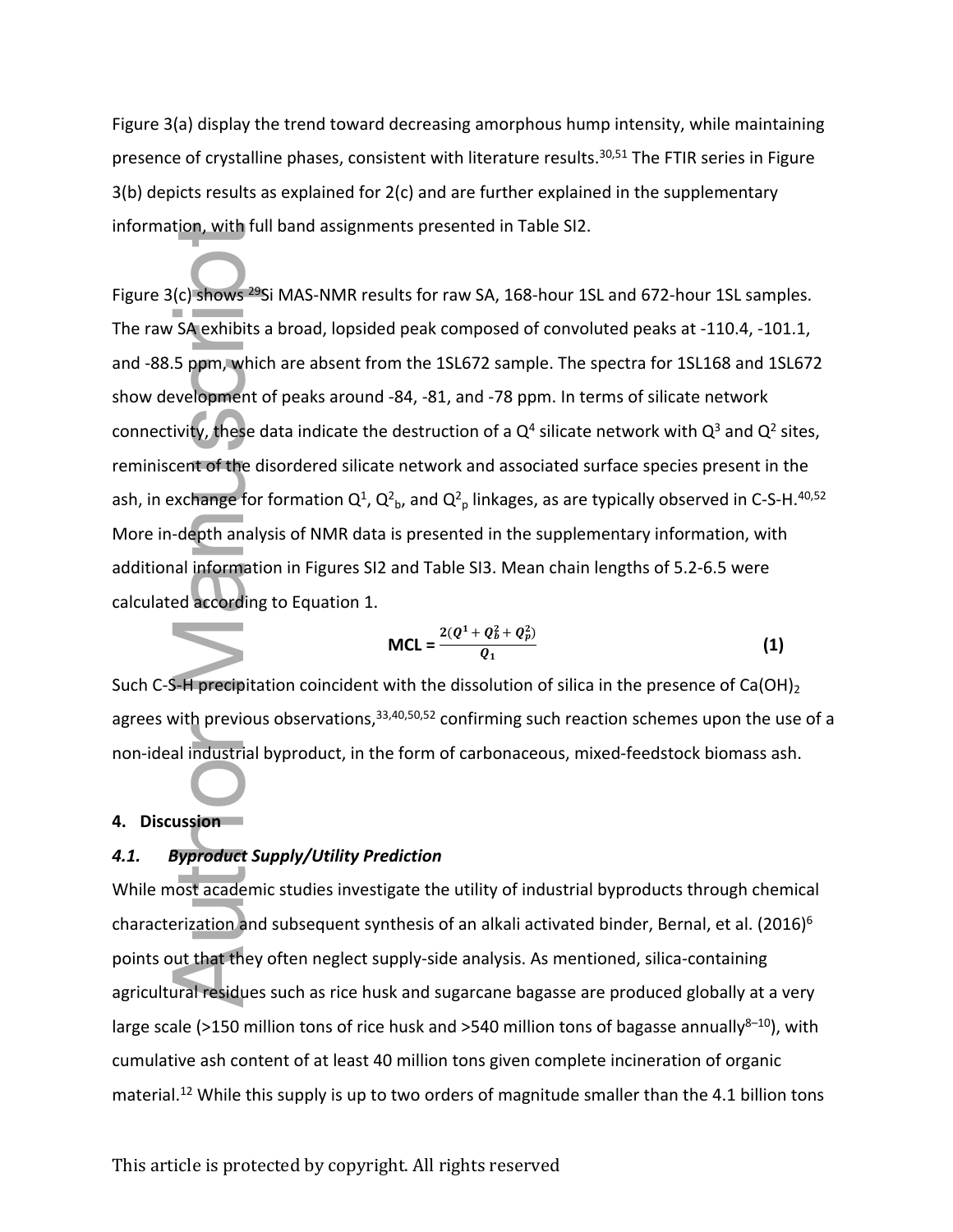of cement produced annually,<sup>19</sup> it represents an opportunity to investigate potential for byproduct use local to its production, thereby offsetting regional demand and offering new solutions engineered with local supply in mind. Still, with variable co-incineration practices and similarly varied efficiencies, it is important to discuss a methodology for estimating chemistry, and therefore utility of ashes similar to the one of focus.

Given appropriate conditions, incineration of rice husk, sugarcane bagasse, and other similar biomass residues is known to produce silica-rich ashes.<sup>11,53</sup> While these ashes are typically studied in isolation, industrial facilities often burn many feedstocks simultaneously, such as is the practice at Silverton Pulp & Papers Pvt. Ltd. This yields ash with relatively less well-defined chemical and physical properties. Still, where residue inorganic composition is known, it is possible to estimate the contribution of each to the final ash. Silverton-sourced ash used in this study was the result of co-incineration of rice husk (70%) and sugarcane bagasse (30%). According to data assembled by Vassilev, et al.  $(2010)$ ,<sup>12</sup> rice husk and sugarcane bagasse contain approximately 18% and 2% ash (dry-basis), with 94% and 47% of that attributed to SiO<sub>2</sub>, both respectively. Therefore, this ash should theoretically be  $\sim$ 92% SiO<sub>2</sub>. Due to known boiler inefficiencies and discrepancies between reported and real feedstock composition, the ash as received is found to be  $\sim 60\%$  SiO<sub>2</sub> with high levels of unburnt organic material. Discounting the contribution of residual unburnt carbon,  $SiO<sub>2</sub>$  is calculated to be up to 83% of the ash—almost 10% less than expected, but within reasonable range of the estimate. similarly varian equitations, it is important to oscuss a metrodototy for estimating coemistry,<br>and therefore origity of ashes similar to the one of focus.<br>
Given appropriate conditions, incineration of rice husk, sugarcan

#### *4.2. Reactivity/Dissolution of Raw Materials*

Still, simple presence of  $SiO<sub>2</sub>$  in the precursor material (i.e. biomass ash) does not imply reactivity, necessitating further characterization. Through FTIR, XRD, and <sup>29</sup>Si MAS-NMR, shown in Figure 3 above, the ash was determined to be composed primarily of amorphous silica with a variety of minor crystalline phases. Figure 2(a) illustrates that this silica dissolves to varying extent depending on NaOH molarity (and thus, solution pH). These results indicate the glassy silicate network present in the ash dissolves mainly through hydrolysis, following an asymptotic temporal trend.<sup>28,32,39</sup> As might be expected over the time period considered, while minimal Si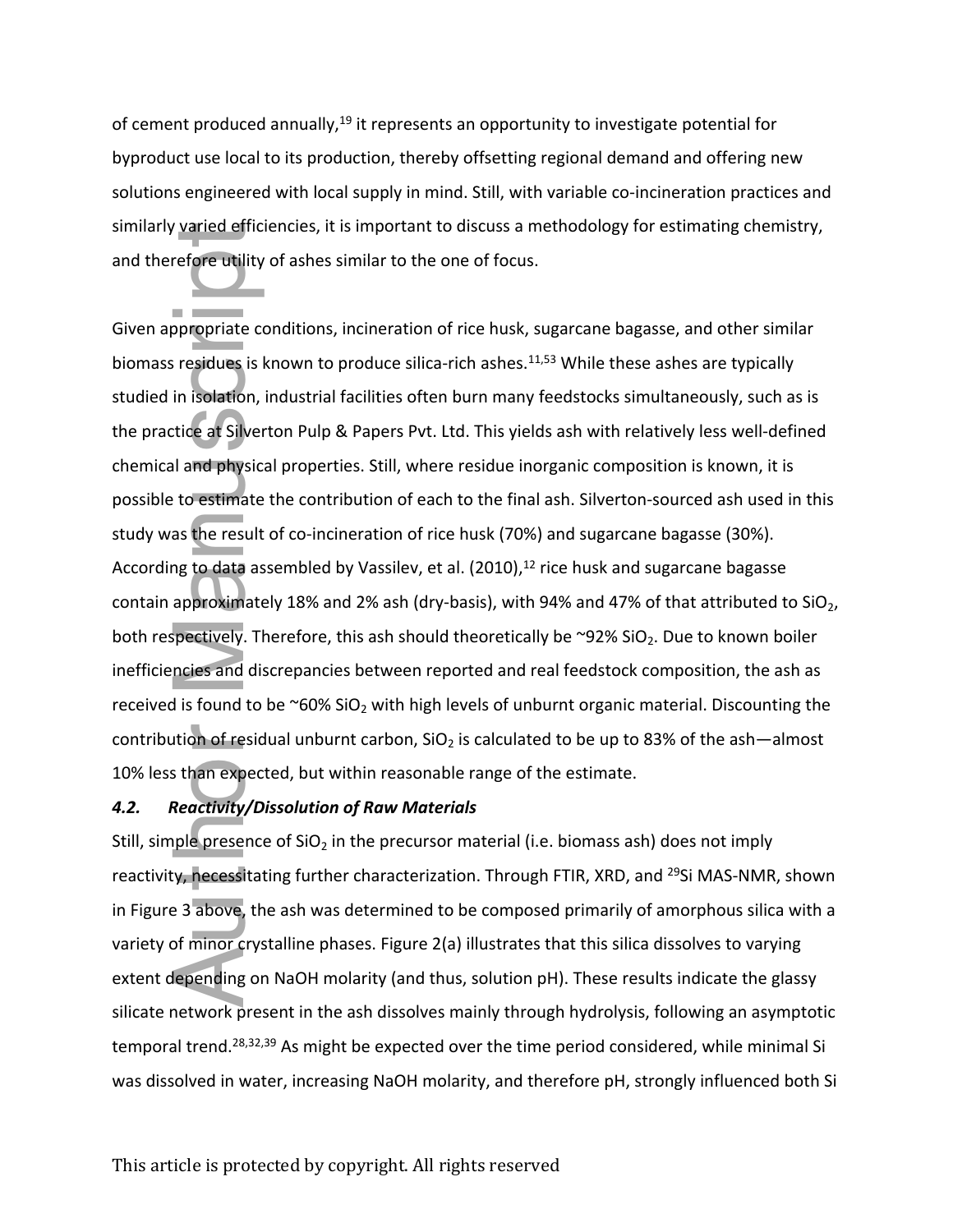extraction extent and rate. Silica solubility is known to be dependent on OH<sup>-</sup> concentrations, as it undergoes hydrolysis and forms both silicate anions and Si-O<sup>-</sup> surface species.<sup>26</sup> Additional studies revealed dissolution dependence on ash concentration (i.e. L/S) and pre-processing of ash to remove organic material. As might be expected, more dilute ash systems (i.e. higher L/S) resulted in faster dissolution of Si due to higher concentration gradients. Removal of carbon with controlled calcination also showed promise as a means of obtaining a more concentrated source of amorphous silica.

Through further analysis of the dissolution results in view of FTIR and NMR spectra, it is clear that hydrolysis-driven dissolution arises from nucleophilic attack at  $Q^2-Q^3$  sites following by similar reactions at  $Q^4$  sites.<sup>26</sup> The lower connectivity  $Q^2$ - $Q^3$  sites are completely consumed after 7 days of reaction, while  $Q<sup>4</sup>$  sites are still observed, in agreement with expected reaction energetics. After 28 days, while crystalline phases are still observed in the XRD pattern, the peaks associated with  $Q<sup>4</sup>$  species are no longer readily observed in the NMR spectra, indicating their minimal abundance, also confirmed by XRD, which shows <10% crystalline silicate species.<sup>16</sup> Still, the continued presence of crystalline phases in the XRD patterns is indicative of their resistance to dissolution in the environment as studied, in agreement with literature findings.23,51 ass to remove organic material. As might be expected, more dinute ass systems (i.e. might<br>resulted in fastsolution of Si due to higher concentration gradients. Removal of carb<br>with controlled calefination also showed promi

## *4.3. Precipitation of Reaction Products*

While dissolution experiments are an important first step for understanding precursor utility (in this case, biomass ash), they can prove more informative when viewed in conjunction with precipitation studies (i.e. in the presence of other reactive materials). Looking back to the SL and SLH samples in Figure 2(a), the initial dormancy in the dissolution trends can be understood as due to the immediate consumption of extracted Si in the presence of  $Ca(OH)_2$ , in agreement with observations make previously by Leeman<sup>37</sup> and Kim and Olek.<sup>33</sup> The Si apparently reacts as it dissolves until introduced calcium supplies are exhausted, after which the silicon levels in solution are observed to rise in familiar asymptotic fashion. Rather than an actual decrease in dissolution, this represents the precipitation of Si-rich C-S-H species. Grutzeck, et al. (1983)<sup>54</sup>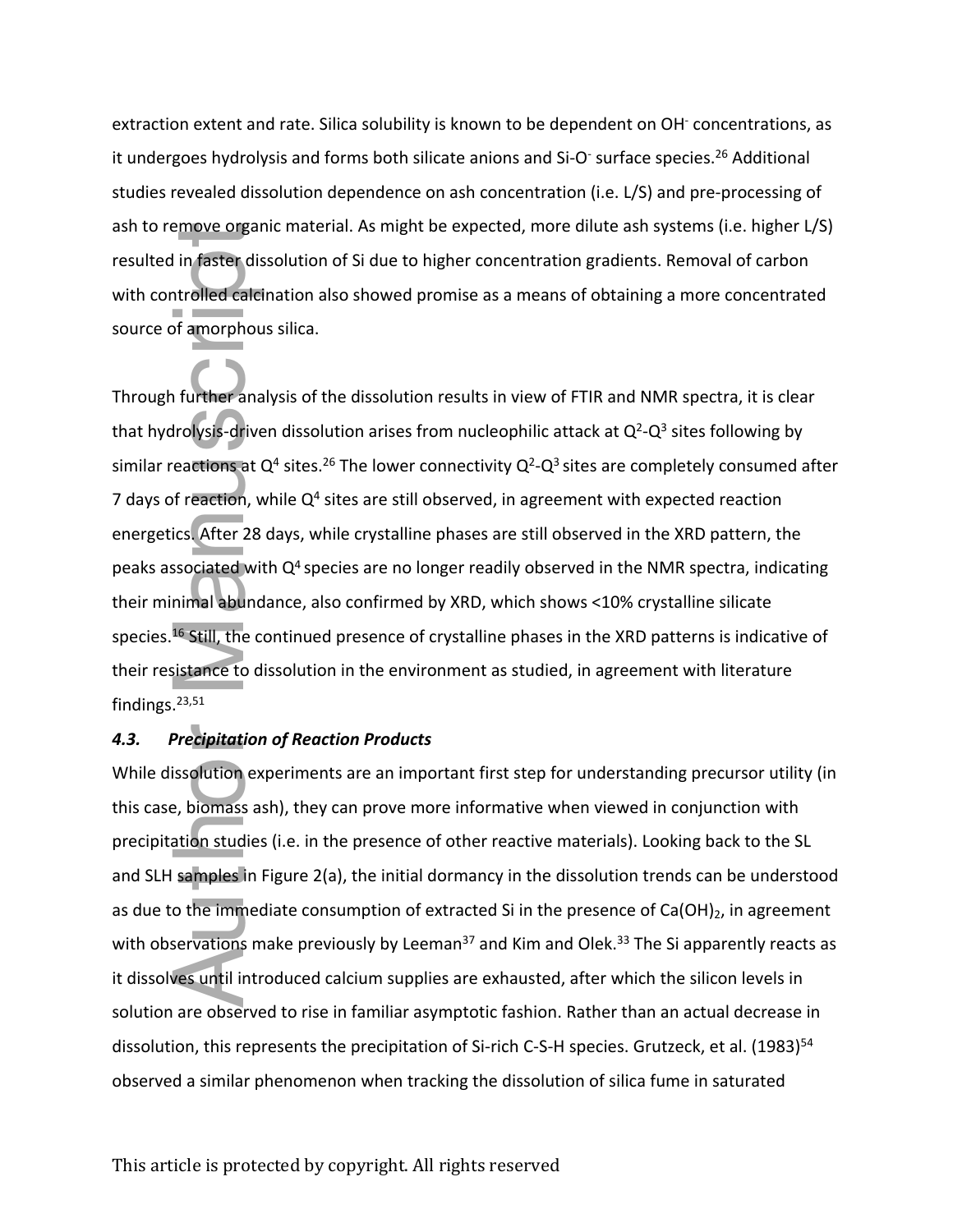aqueous Ca(OH)<sub>2</sub> solution, noting that Si concentration in solution does not rise with time due to its reaction with the Ca in the presence of water to form a C-S-H type gel. Most recently, Noguchi, et al.<sup>35</sup> also observed a decrease in dissolved Si concentration upon glass dissolution in the presence of Ca due to the precipitation of similar products.

This explains the order in which sample Si concentrations rise: 1SL, 1SLH, 0.5SL, 0.5SLH, and is in agreement with the FTIR results shown in Figure 2(d). By comparing 0.5SLH72, 0.5SLH168, 1SL72, and 1SL168, it is evident that both higher molarity NaOH and lower calcium levels lead to faster consumption of  $Ca(OH)_2$ . Higher OH concentration in 1 M NaOH than 0.5 M NaOH produces a larger driving force for Si dissolution, and therefore, faster consumption of Ca. Furthermore, as the SL samples contain less Ca than SLH samples (i.e. less added Ca(OH)<sub>2</sub>), they also demonstrate an earlier rise in apparent Si dissolution.

## *4.4. Utility of ICP-OES*

Upon synthesis of a C-S-H type product, it is necessary to further analyze relevant metrics, such as Ca/Si ratio and alkali adsorption. Here, we suggest that ICP-OES use as described (comparing solution chemistries of standalone dissolution and reaction-prone experiments) can effectively be employed for estimation of such quantities.

For the SA systems, Ca/Si ratios become relevant once it is apparent that all added Ca(OH)<sub>2</sub> has been consumed. FTIR (Figure 2(d)) was useful in clarifying the distinction between dissolution regimes 1 and 2—which, respectively, were defined as flat and asymptotic dissolution in the ICP-OES results of lime-containing systems (Figure 2(a))—and confirmed that once these systems exited regime 1, all added Ca(OH)<sub>2</sub> had been depleted. At the point of transition and thereafter, differences between the S and SL/SLH curves in ICP-OES results could be used to calculate consumed Si, which, in light of complete Ca utilization, could further be used to calculate the Ca/Si of solid SL and SLH products. Such Ca/Si ratios are presented in Table 3. explicitly match this term in the predict in this control of simulation of simulations in Signetian and at all time explicit at all time explicit at all time explicit at all time explicit at all time and at all time and at

Generally, as the system evolves, more Si is incorporated into the C-S-H product from solution, yielding a decreasing Ca/Si in the solid product with age. Notably, data for 0.5SL do not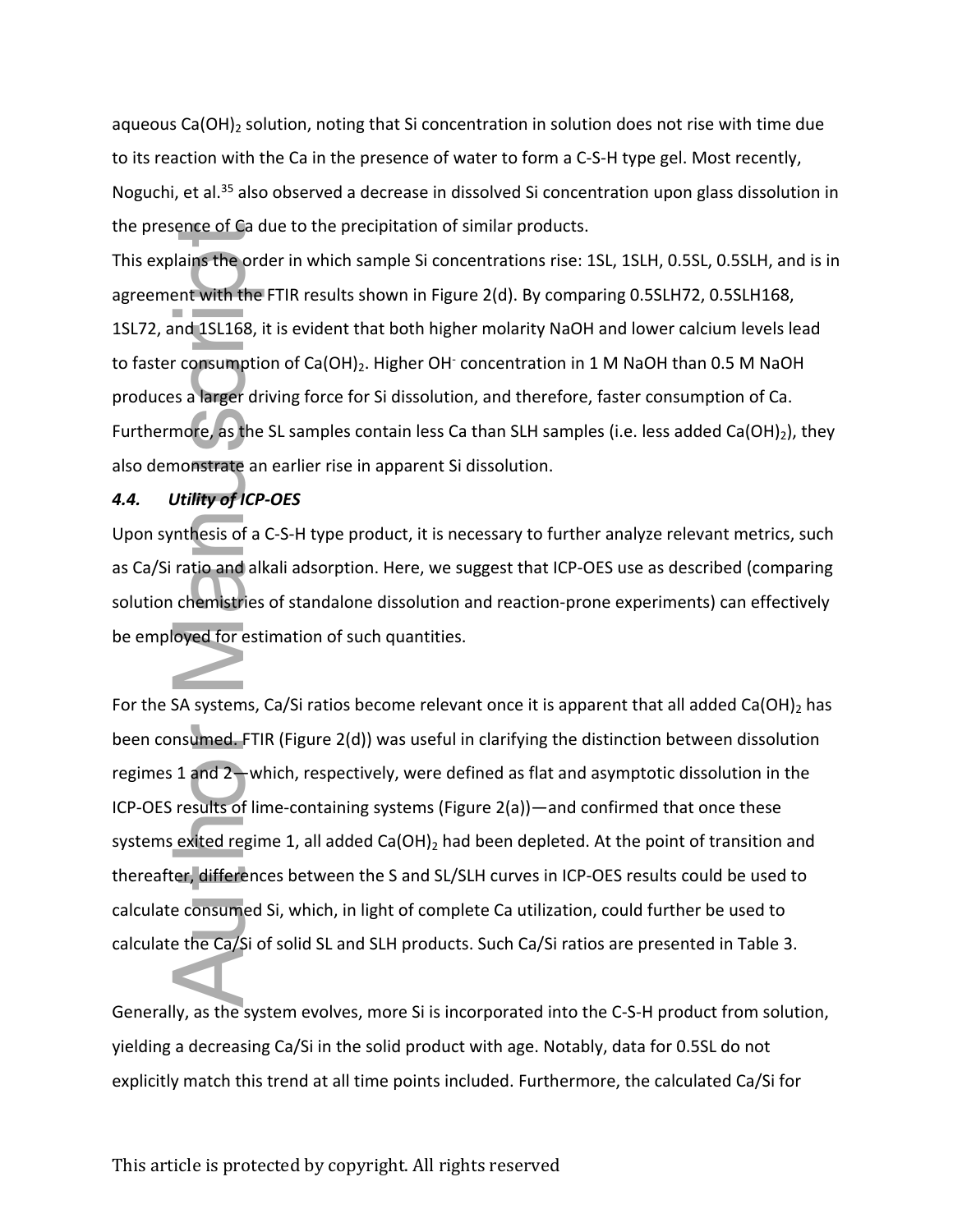0.5SLH after 168 hours of reaction is included, even though it is clear from both ICP-OES and FTIR that the Ca(OH)<sub>2</sub> has not been entirely consumed, yielding an elevated Ca/Si estimate.

Given the spectroscopic and diffraction data presented earlier, it is clear that a low calcium, tobermorite-like C-S-H product was synthesized, which agrees with such calculated Ca/Si ratios. Such C-S-H products typically exhibit Ca/Si in the range of 0.6-0.9, similar to those observed here.50,52,55–57

To further verify the accuracy of the calculated ratios, salicylic acid/methanol (SAM) and ethylenediaminetetraacetic acid/sodium hydroxide (EDTA/NaOH) extractions of the solid products were carried out. Extraction experiments were performed on 1SLH samples after 336 hours of reaction, ensuring complete Ca(OH)<sub>2</sub> consumption. While typically used only in association with mass balance for product characterization, extraction solution chemistries were also analyzed by ICP-OES to quantify Ca and Si concentrations extracted from solid products, and thus verify Ca/Si ratios. These techniques are well-documented as useful in dissolving calcium silicate phases.<sup>22,58–61</sup> Since experiments produced a low-Ca C-S-H phase exhibiting relatively long Si-chains (as identified above), SAM extraction proved to be of only limited use. While SAM extraction resulted in complete removal of Ca from the samples (i.e. removed Ca accounted for all introduced Ca(OH)<sub>2</sub>), Si dissolution was severely limited, yielding unreasonable apparent Ca/Si (~2.9) from ICP-OES analysis of extraction solution. EDTA/NaOH extraction results, on the other hand, were in agreement with other characterization methods, presenting a Ca/Si ratio of ~0.7-0.8 from ICP-OES characterization of extraction solution chemistry as well as mass balance. While these results demonstrate the shortcomings of certain selective dissolution techniques as discussed by other authors, $22,61$  they also confirm that the Ca/Si estimates as calculated from ICP-OES and presented in Table 3 are likely accurate. Comparison of Ca/Si values of 1SLH336 samples across all techniques is presented in Table S5. diven the spectroscopic and direction data presented earlier, it is clear trait a low calculing<br>tobermorite "Rec. S-H product was synthesized, which agrees with such calculated Ca/Si rat<br>here.<sup>surga</sup>neous Surface is typica

The authors note that it is still important to take into account the fact that in such systems,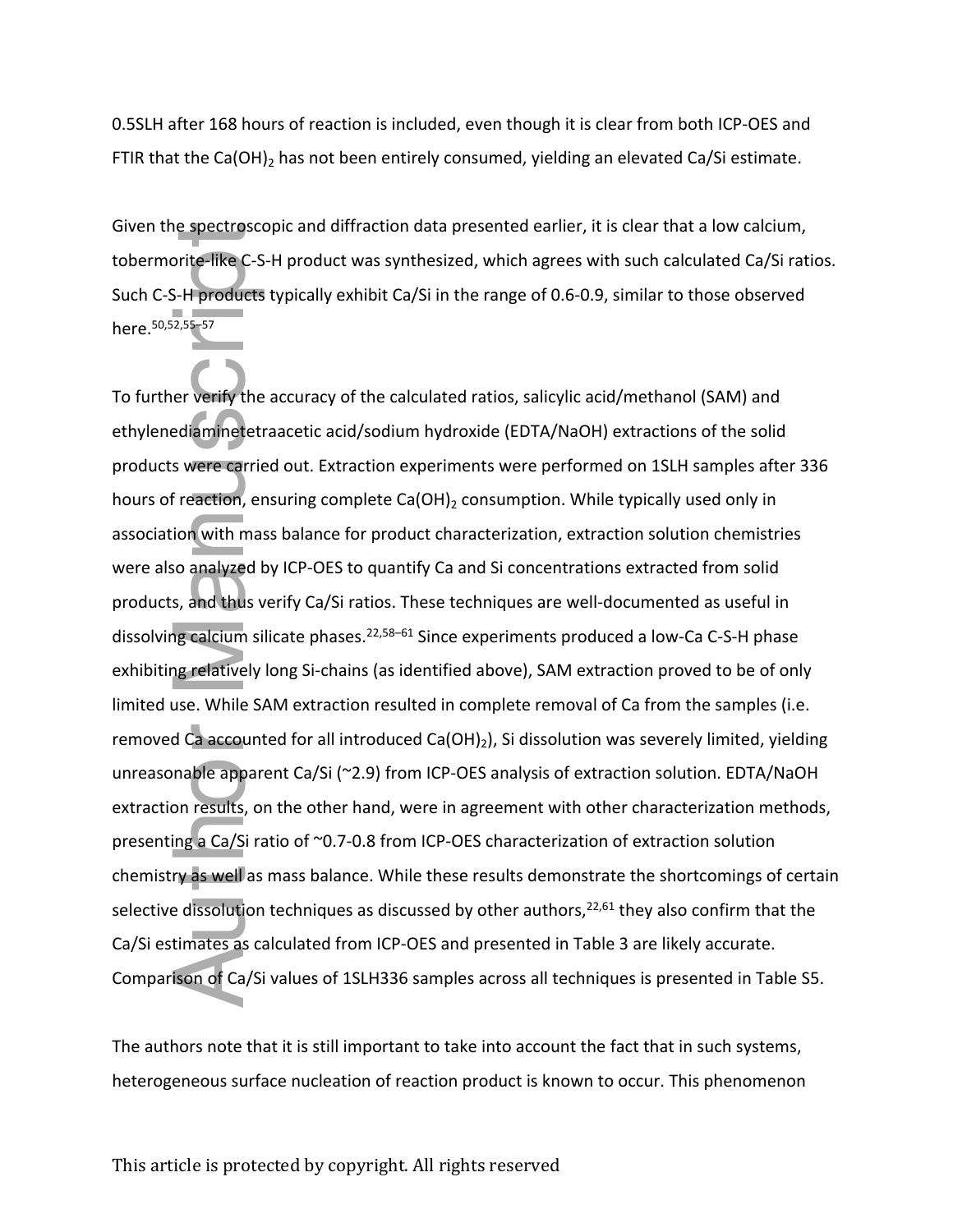could trap otherwise reactive silica species under a newly formed product layer, which would also contribute to the observed depression of Si dissolution. However, in light of the preponderance of evidence, it seems reasonable to the authors that the Ca/Si ratio as calculated from ICP-OES can serve as an accurate estimate.

Similarly, Na adsorption can be calculated based on comparison of starting NaOH solution chemistry with sample filtrate chemistries. As the system evolves, Na incorporation is verified by its relative minimization as compared to stock 0.5 M and 1 M NaOH solutions. After 28 days, Na incorporation was found to be in the range of 1.0-1.8 mmol Na / g solid, as presented in Table 4. Note that the lowest value—1 mmol Na / g solid—corresponds to the highest Ca/Si ratio—~1, while the higher values—all similar at ~1.8 mmol Na / g solid—corresponds to the lower Ca/Si ratios of 0.62-0.74. These values agree with those observed by Hong and Glasser.<sup>62</sup> For low Ca/Si systems (i.e. Ca/Si = 0.85), Hong and Glasser observed alkali sorption of approximately 1 mmol/g, which matches not only the Na sorption observed in this work, but also the Ca/Si ratio as calculated by ICP-OES results.

## **5. Conclusions**

It is well understood that alkali-activation chemistries rely heavily on precursor solubility and dissolution in alkali-rich solutions.<sup>28,32,39</sup> In this study, we demonstrated the utility of a multifaceted characterization approach with the ultimate goal of establishing validity of product chemistry estimation via comparison of dissolution and reaction experiments as measured by ICP-OES. While many previous studies have utilized ICP-OES for tracking precursor dissolution in such solutions,<sup>38,39</sup> few, if any, use the same approach to compare dissolution with elemental uptake to determine product chemistry. This analysis shows that for aqueous dissolution/precipitation reactions, given a well-defined control system, comparison of simple dissolution with results from a system in which product precipitation is known to occur can provide the necessary information to calculate Ca/Si ratio, alkali adsorption, and other relevant calculated from ty-ot-s can serve as an acturate esumate.<br>Similarly, Na adsorption can be calculated based on comparison of starting NaOH solution<br>chemistry with sample filtrate chemistrics. As the system evolves, Na incor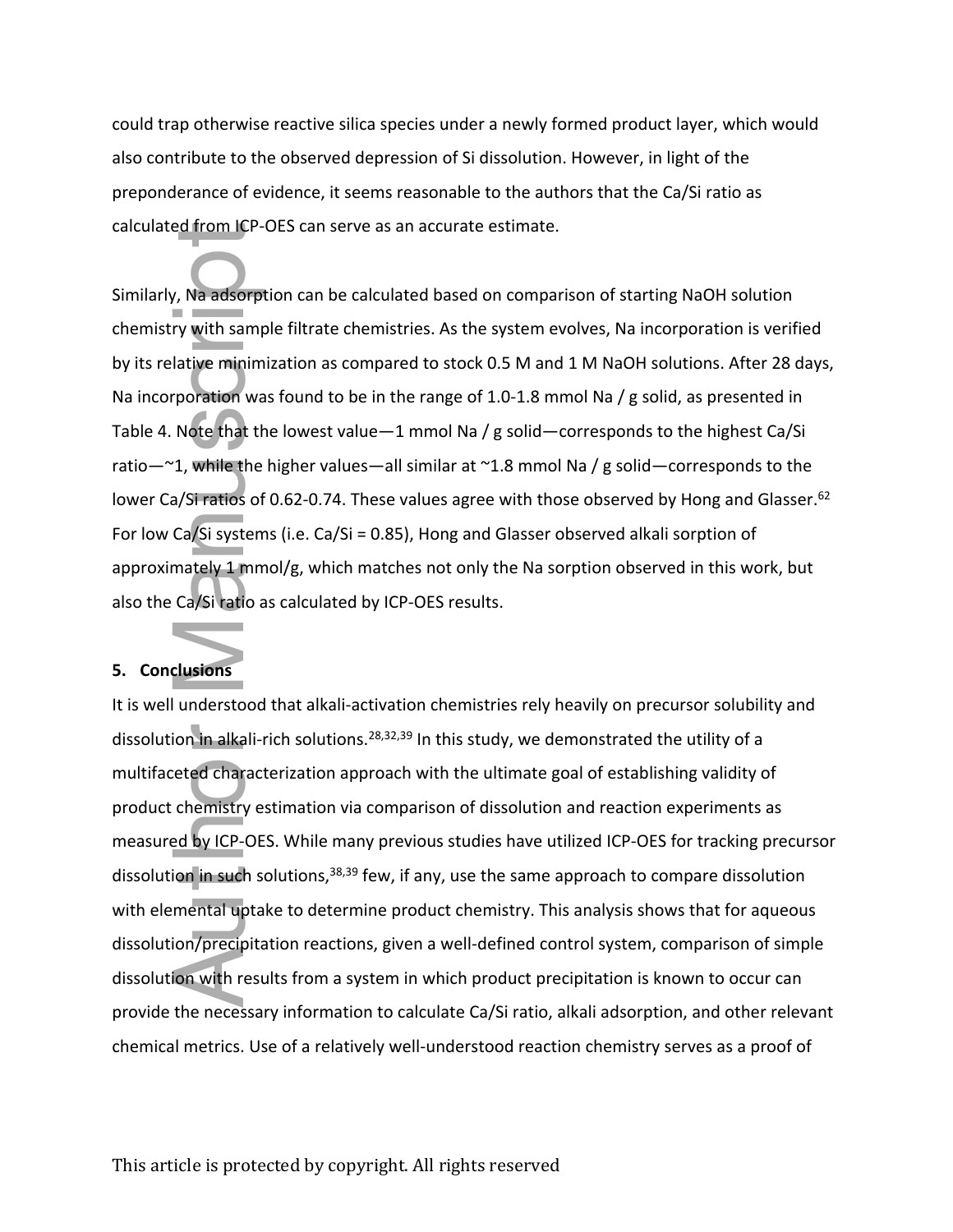concept for this methodology. Future studies on self-reacting materials, such as metakaolin and certain slags, will be conducted to test the efficacy of such an approach.

This work also yields important findings for utility of byproduct-derived precursor materials. As many small- and medium-scale industries throughout the developing world burn silica-rich agricultural residues under conditions yielding ashes similar to that examined, these results have broad impact. Calculation of ash chemistry from feedstock composition yields approximate values, demonstrating a method for chemistry predictions, and allowing industrial plant owners to understand whether ashes can be utilized as for binder precursors. This can deliver decreased landfill burden and production of value-added products in the form of locallyproduced construction materials.

## **6. Acknowledgments**

We would like to acknowledge the financial support for this research through the Tata Center for Technology and Design as well as the Environmental Solutions Initiative, both at Massachusetts Institute of Technology (MIT), Cambridge. We also acknowledge support from NSF CAREER #1751925 and partial support of the Government of Portugal through the Portuguese Foundation for International Cooperation in Science, Technology, and Higher Education, through the MIT Portugal Program. The authors thank Mr. Pankaj Agrawal of Bindlas Duplux LTD. (Muzaffarnagar, India) for arranging the procurement of the materials used in this study. This work made use of the MRSEC Shared Experimental Facilities at MIT, supported by the National Science Foundation under award number DMR-1419807. NMR experiments were carried out by Dr. Caitlin Quinn at the University of Delaware NMR Facility. We also acknowledge the research contributions of Josh Dennison, Rachel Osmundsen, Charlie Settens, Timothy McClure, and Wyoming Analytical Laboratories, Inc. This work also well in the matter in the magnism trional Content predictions and the diversion matter and the matter of the state in a matterial content and production and productions with the developing world lines at the

# **References**

- 1. Worrell E, Price L, Martin N, Hendriks C, Meida LO. Carbon Dioxide Emissions from the Global Cement Industry. Annu Rev Energy Environ. 2001;26(1):303–29.
-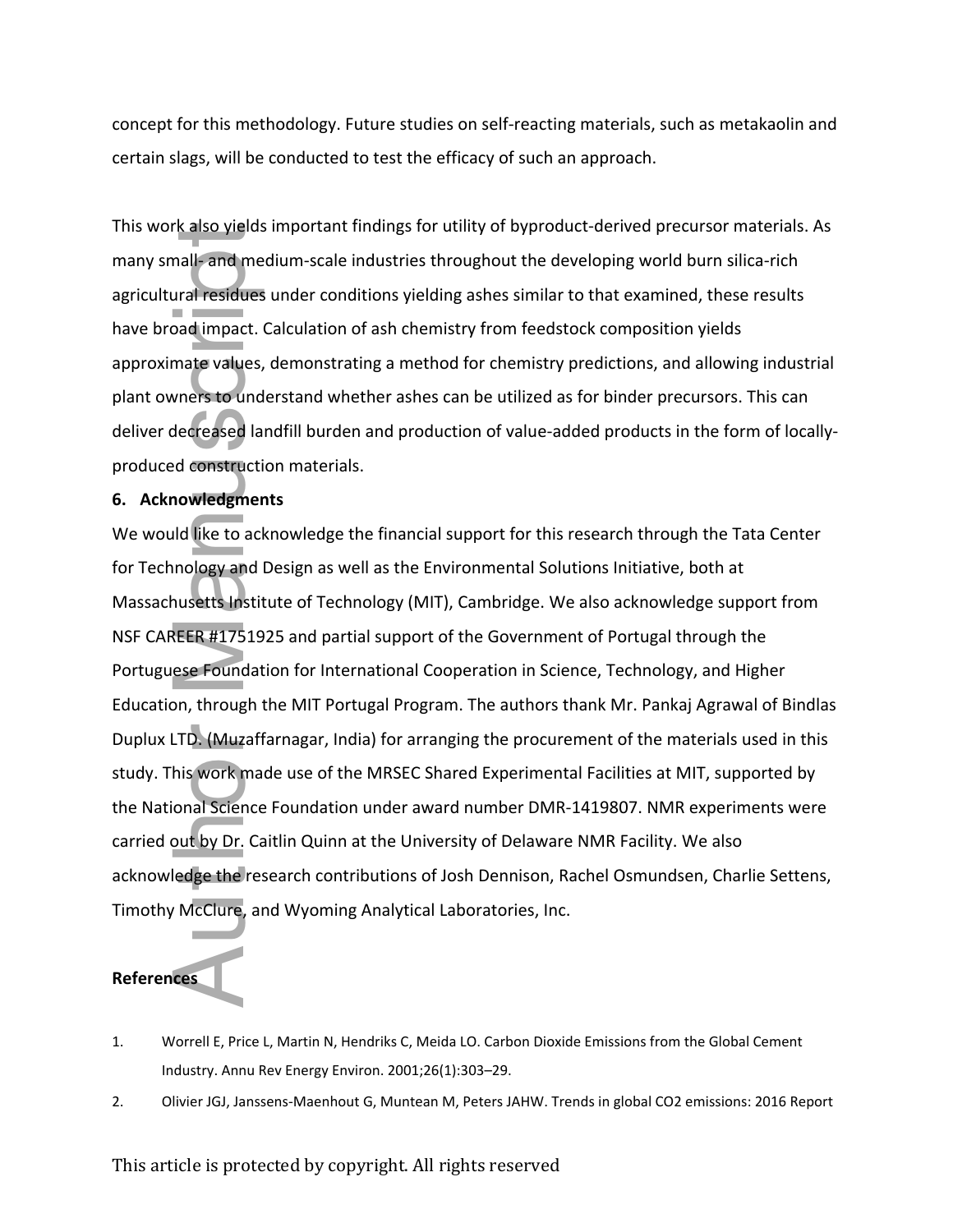[Internet]. PBL Netherlands Environmental Assessment Agency; European Commission, Joint Research Centre. 2016. Available from: http://edgar.jrc.ec.europa.eu/news\_docs/jrc-2016-trends-in-global-co2 emissions-2016-report-103425.pdf

- 3. Davidovits J. Geopolymers: Inorganic polymeric new materials. J Therm Anal. 1991;37(8):1633–56.
- 4. Provis JL, Bernal SA. Geopolymers and Related Alkali-Activated Materials. Annu Rev Mater Res. 2014;44:299–327.
- 5. McLellan BC, Williams RP, Lay J, van Riessen A, Corder GD. Costs and carbon emissions for geopolymer pastes in comparison to ordinary portland cement. J Clean Prod. 2011;19(9–10):1080–90.
- 6. Bernal SA, Rodríguez ED, Kirchheim AP, Provis JL. Management and valorisation of wastes through use in producing alkali-activated cement materials. J Chem Technol Biotechnol. 2016;91(9):2365–88.
- 7. van Deventer JSJ, Provis JL, Duxson P, Brice DG. Chemical Research and Climate Change as Drivers in the Commercial Adoption of Alkali Activated Materials. Waste and Biomass Valorization. 2010;1(1):145–55.
- 8. Food and Agriculture Organization of the United Nations. FAO Rice Market Monitor (RMM) [Internet]. Vol. XXI. 2018. Available from: www.fao.org/economic/RMM
- 9. Silva CC, Melo CA, Soares Junior FH, Moreira AB, Ferreira OP, Bisinoti MC. Effect of the reaction medium on the immobilization of nutrients in hydrochars obtained using sugarcane industry residues. Bioresour Technol. 2017;237:213–21. 17. Provins Jt. Bermal SA. Geopolymers and Related Alkali Activated Materials. Annu Rev Mater Res.<br>
17. Metalam Rev Wikims RP, Lay J, van Riessen A, Corder GD. Costs and carbon emissions for geopolymer<br>
17. Metalam Rev Wik
- 10. Champagne ET, Wood DF, Juliano BO, Bechtel DB. The Rice Grain And its Gross Composition. In: Rice Chemistry and Technology. Minneapolis, MN: American Association of Cereal Chemists Press; 2004. p. 77– 107.
- 11. Mengel K, Kirkby EA, Kosegarten H, Appel T. Further Elements of Importance. In: Mengel K, Kirkby EA, Kosegarten H, Appel T, editors. Principles of Plant Nutrition. Dordrecht: Springer Netherlands; 2001. p. 639–55.
- 12. Vassilev S V., Baxter D, Andersen LK, Vassileva CG. An overview of the chemical composition of biomass. Fuel. 2010;89(5):913–33.
- 13. Cordeiro GC, Toledo Filho RD, Fairbairn EMR. Effect of calcination temperature on the pozzolanic activity of sugar cane bagasse ash. Constr Build Mater. 2009;23(10):3301–3.
- 14. James J, Rao MS. Silica from rice husk through thermal decomposition. Thermochim Acta. 1986;97(C):329– 36.
- 15. Hughes E. Biomass cofiring: Economics, policy and opportunities. Biomass and Bioenergy. 2000;19(6):457– 65.
- 16. Chaunsali P, Uvegi H, Osmundsen R, Laracy M, Poinot T, Ochsendorf J, et al. Mineralogical and microstructural characterization of biomass ash binder. Cem Concr Compos. 2018;89:41–51.
-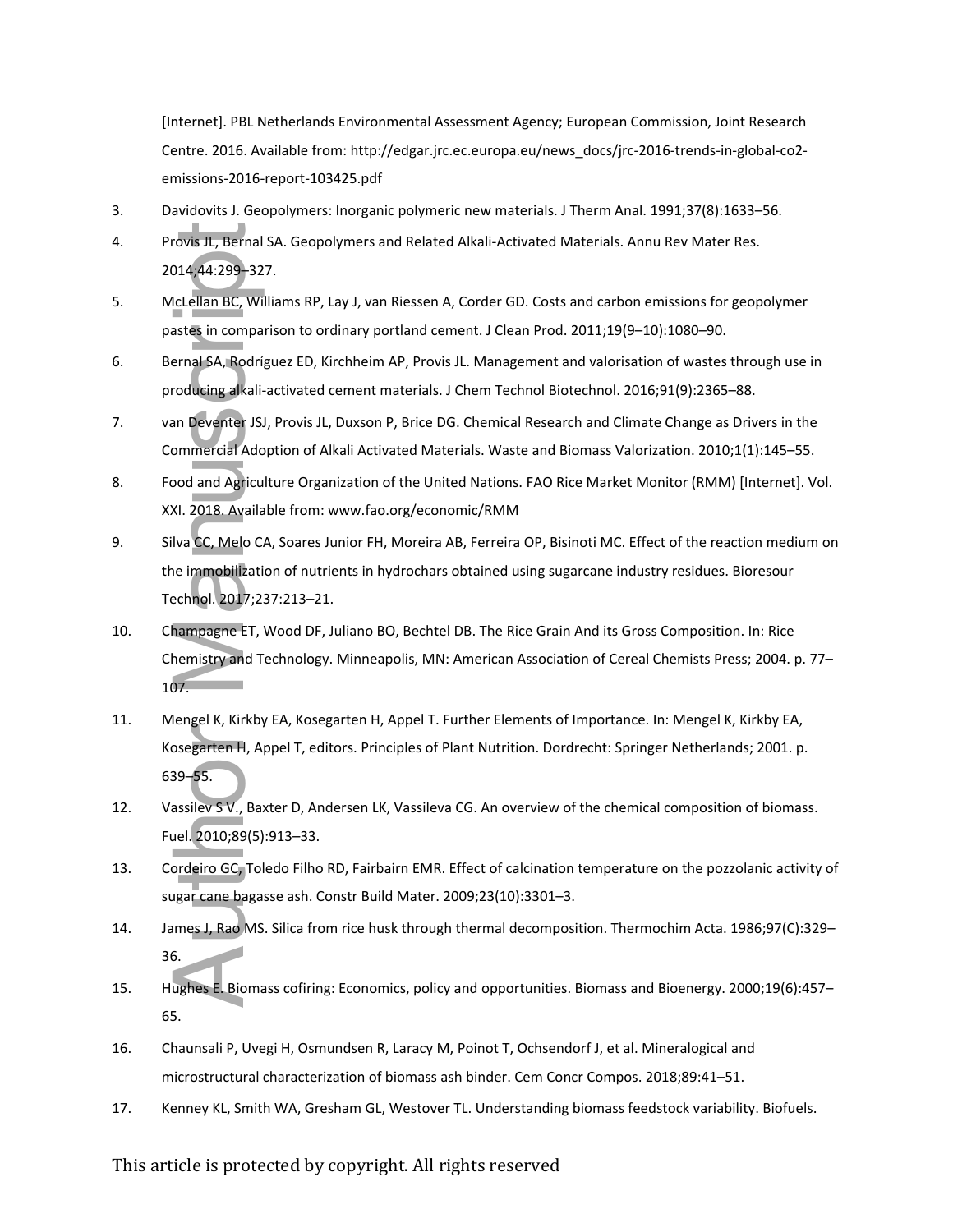2013;4(1):111–27.

- 18. Williams CL, Westover TL, Emerson RM, Tumuluru JS, Li C. Sources of Biomass Feedstock Variability and the Potential Impact on Biofuels Production. Bioenergy Res. 2016;9(1):1–14.
- 19. Survey USG. Mineral commodity summaries 2019: U.S. Geological Survey. 2019.
- 20. Poinot T, Laracy ME, Aponte C, Jennings HM, Ochsendorf JA, Olivetti EA. Beneficial use of boiler ash in alkali-activated bricks. Resour Conserv Recycl. 2018;128:1–10.
- 21. Chaunsali P, Uvegi H, Traynor B, Olivetti E. Leaching characteristics of biomass ash-based binder in neutral and acidic media. Cem Concr Compos. 2019;100:92–8.
- 22. Haha M Ben, De Weerdt K, Lothenbach B. Quantification of the degree of reaction of fly ash. Cem Concr Res. 2010;40(11):1620–9.
- 23. Iler RK. The Chemistry of Silica: Solubility, Polymerization, Colloid and Surface Properties, and Biochemistry. New York: John Wiley & Sons; 1979.
- 24. Okamoto G, Okura T, Goto K. Properties of silica in water. Geochim Cosmochim Acta. 1957;12(1–2):123– 32.
- 25. Roller PS, Ervin, Jr. G. The System Calcium Oxide-Silica-Water at 30°. The Association of Silicate Ion in Dilute Alkaline Solution. J Am Chem Soc. 1940;62(3):461–71.
- 26. Bunker BC. Molecular mechanisms for corrosion of silica and silicate glasses. J Non Cryst Solids. 1994;179(1):300–8.
- 27. Schott J, Pokrovsky OS, Oelkers EH. The Link Between Mineral Dissolution/Precipitation Kinetics and Solution Chemistry. Rev Mineral Geochemistry. 2009;70(1):207–58.
- 28. Oelkers EH, Schott J, Devidal J-L. The effect of aluminum, pH, and chemical affinity on the rates of aluminosilicate dissolution reactions. Geochim Cosmochim Acta. 1994;58(9):2011–24.
- 29. Snellings R. Solution-Controlled Dissolution of Supplementary Cementitious Material Glasses at pH 13: The Effect of Solution Composition on Glass Dissolution Rates. J Am Ceram Soc. 2013;96(8):2467–75.
- 30. Oey T, Kumar A, Pignatelli I, Yu Y, Neithalath N, Bullard JW, et al. Topological controls on the dissolution kinetics of glassy aluminosilicates. J Am Ceram Soc. 2017;100(12):5521–7.
- 31. Hamilton JP, Brantley SL, Pantano CG, Criscenti LJ, Kubicki JD. Dissolution of nepheline, jadeite and albite glasses: toward better models for aluminosilicate dissolution. Geochim Cosmochim Acta. 2001;65(21):3683–702. 20. Pointrat J. Chemical Section Consentor (A) Chemical Section Section and Microscopies and Alectics of Alectics of Alectics of Alectics of Alectics of Alectics of Alectics of Alectics of Alectics of Alectics of Alectics
- 32. Newlands KC, Foss M, Matchei T, Skibsted J, Macphee DE. Early stage dissolution characteristics of aluminosilicate glasses with blast furnace slag- and fly-ash-like compositions. J Am Ceram Soc. 2017;100(5):1941–55.
-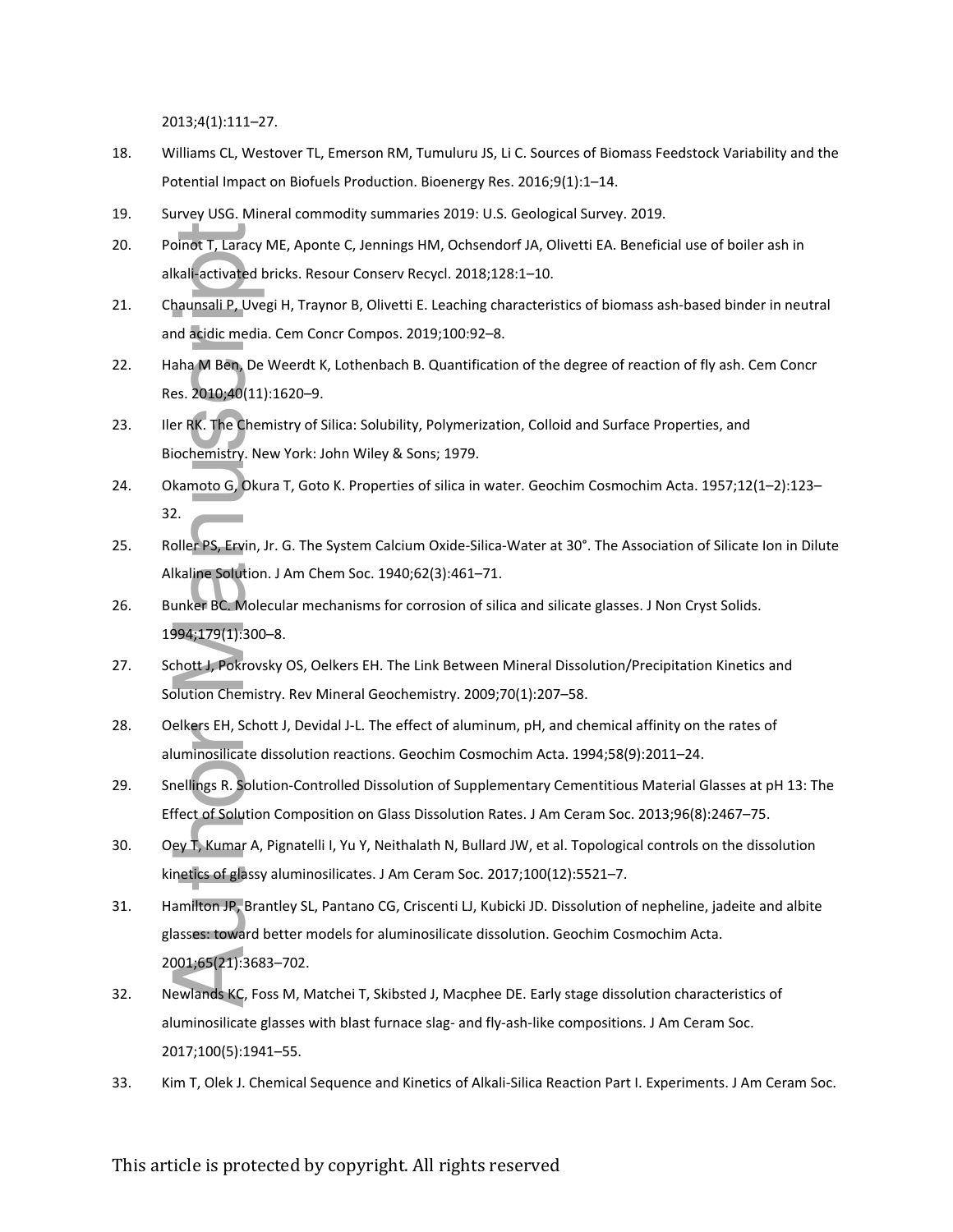2014;97(7):2195–203.

- 34. Maraghechi H, Rajabipour F, Pantano CG, Burgos WD. Effect of calcium on dissolution and precipitation reactions of amorphous silica at high alkalinity. Cem Concr Res. 2016;87:1–13.
- 35. Noguchi N, Morinaga Y, Kajio T, Yogarajah E, Nawa T. Influence of portlandite on Pyrex glass dissolution and the formation of alkali-silica chemical reaction products. J Am Ceram Soc. 2018;101(10):4549–59.
- 36. Bulteel D, Garcia-Diaz E, Vernet C, Zanni H. Alkali–silica reaction: A method to quantify the reaction degree. Cem Concr Res. 2002;32(8):1199–206.
- 37. Leemann A, Le Saout G, Winnefeld F, Rentsch D, Lothenbach B. Alkali-Silica Reaction: the Influence of Calcium on Silica Dissolution and the Formation of Reaction Products. J Am Ceram Soc. 2011;94(4):1243–9.
- 38. Xu H, Van Deventer JSJ. The geopolymerisation of alumino-silicate minerals. Int J Miner Process. 2000;59(3):247–66.
- 39. Hajimohammadi A, van Deventer JSJ. Dissolution behaviour of source materials for synthesis of geopolymer binders: A kinetic approach. Int J Miner Process. 2016;153:80–6.
- 40. Abreu RF, Schneider J, Cincotto MA. Structure and Hydration Kinetics of Silica Particles in Rice Husk Ash Studied by 29Si High-Resolution Nuclear Magnetic Resonance. J Am Ceram Soc. 2005;88(6):1514–20.
- 41. Heo UH, Sankar K, Kriven WM, Musil SS. Rice Husk Ash as a Silica Source in a Geopolymer Formulation. In: Kriven WM, Zhu D, Moon K IL, Hwang T, Wang J, Lewinsohn C, et al., editors. Developments in Strategic Materials and Computational Design V: A Collection of Papers Presented at the 38th International Conference on Advanced Ceramics and Composites. NJ, USA: John Wiley & Sons, Inc.; 2015. p. 87–102. and the formation of alkali-silica chemical reaction products. J Am Ceram S<br>Bulteel D, Garcia-Diaz E, Vernet C, Zanni H. Alkali–silica reaction: A method<br>Cem Concr Res. 2002:32(8):1199–206.<br>Celemann A, Le Saout G, Winnefel
- 42. Biernacki JJ, Williams PJ, Stutzman PE. Kinetics of Reaction of Calcium Hydroxide and Fly Ash. ACI Mater J. 2001;98(4):340–9.
- 43. Mohebbi M, Rajabipour F, Scheetz BE. Evaluation of Two-Atmosphere Thermogravimetric Analysis for Determining the Unburned Carbon Content in Fly Ash. Adv Civ Eng Mater. 2017;6(1):20160052.
- 44. Greenberg SA. The Depolymerization of Silica in Sodium Hydroxide Solutions. J Phys Chem. 1957;61(7):960–5.
- 45. Alexander GB, Heston WM, Iler RK. The Solubility of Amorphous Silica in Water. J Phys Chem. 1954;58(6):453–5.
- 46. Saenko NS. The X-ray diffraction study of three-dimensional disordered network of nanographites: Experiment and theory. Phys Procedia. 2012;23(2011):102–5.
- 47. Bouzón N, Payá J, Borrachero MV, Soriano L, Tashima MM, Monzó J. Refluxed rice husk ash/NaOH suspension for preparing alkali activated binders. Mater Lett. 2014;115:72–4.
- 48. Pallagi A, Tasi Á, Gácsi A, Csáti M, Pálinkó I, Peintler G, et al. The solubility of Ca(OH)2 in extremely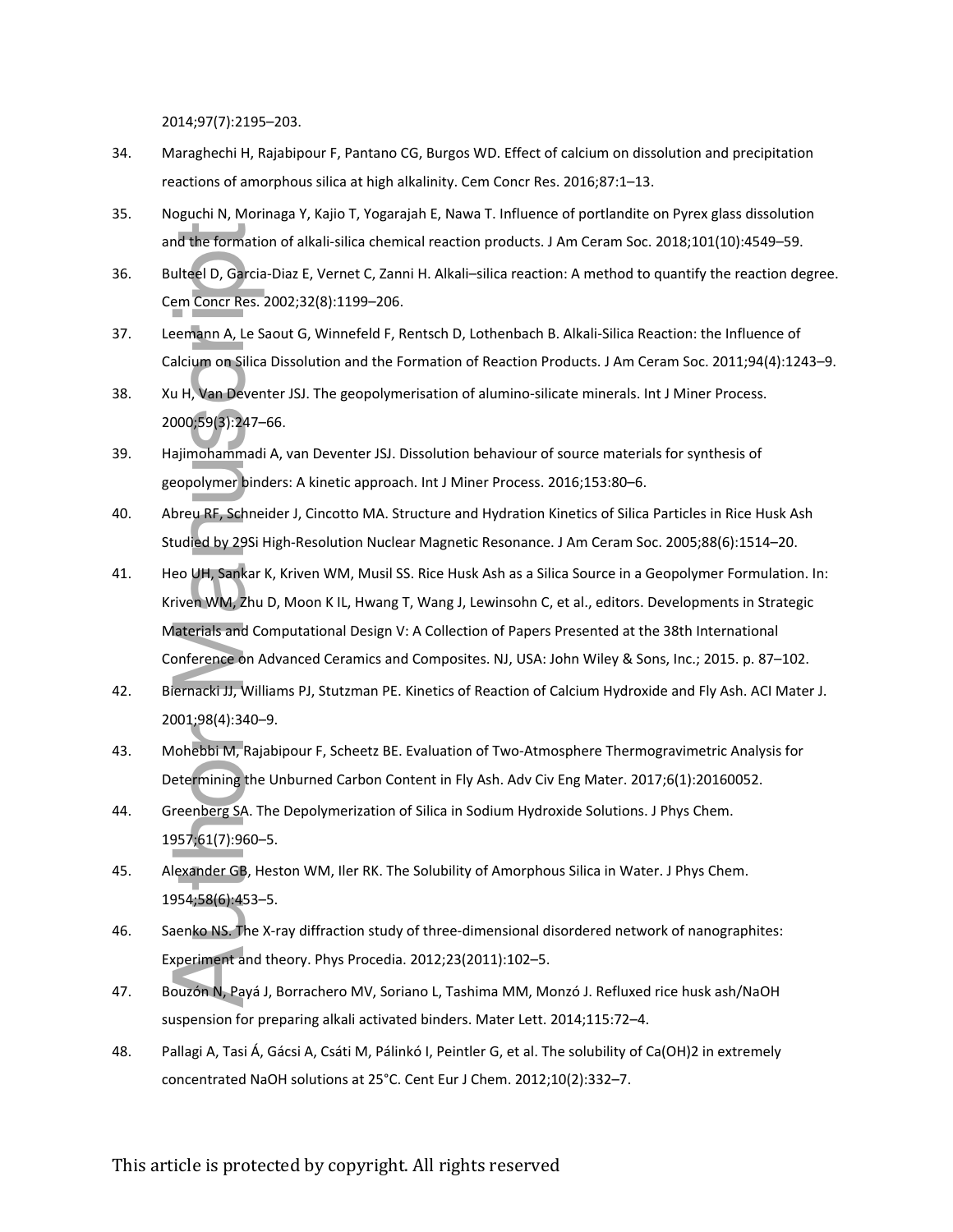- 49. Konno H, Nanri Y, Kitamura M. Crystallization of aragonite in the causticizing reaction. Powder Technol. 2002;123(1):33–9.
- 50. Yu P, Kirkpatrick RJ, Poe B, McMillan PF, Cong X. Structure of Calcium Silicate Hydrate (C-S-H): Near-, Mid-, and Far-Infrared Spectroscopy. J Am Ceram Soc. 1999;82(3):742–8.
- 51. Pignatelli I, Kumar A, Bauchy M, Sant G. Topological Control on Silicates' Dissolution Kinetics. Langmuir. 2016;32(18):4434–9.
- 52. Cong X, Kirkpatrick RJ. 29Si MAS NMR Study of the Structure of Calcium Silicate Hydrate. Adv Cem Based Mater. 1996;3(3–4):144–56.
- 53. Vassilev S V., Baxter D, Andersen LK, Vassileva CG. An overview of the composition and application of biomass ash. Part 1. Phase-mineral and chemical composition and classification. Fuel. 2013;105:40–76.
- 54. Grutzeck MW, Atkinson S, Roy DM. Mechanism of Hydration of Condensed Silica Fume in Calcium Hydroxide Solutions. ACI Spec Publ. 1983;SP-79(2):643–64.
- 55. Richardson IG. The calcium silicate hydrates. Cem Concr Res. 2008;38(2):137–58.
- 56. Taylor HFW. Cement chemistry. Acad Press. 1997;475:683–93.
- 57. Kirkpartick RJ, Yarger JL, McMillan PF, Yu P, Cong X. Raman Spectroscopy of C-S-H, Tobermorite, and Jennite. Adv Cem Based Mater. 1997;5(3–4):93–9.
- 58. García Lodeiro I, Macphee DE, Palomo A, Fernández-Jiménez A. Effect of alkalis on fresh C–S–H gels. FTIR analysis. Cem Concr Res. 2009;39(3):147–53.
- 59. Puligilla S, Mondal P. Co-existence of aluminosilicate and calcium silicate gel characterized through selective dissolution and FTIR spectral subtraction. Cem Concr Res. 2015;70:39–49.
- 60. Chen X, Sutrisno A, Struble LJ. Effects of calcium on setting mechanism of metakaolin-based geopolymer. J Am Ceram Soc. 2018;101(2):957–68.
- 61. Luke K, Glasser FP. Selective dissolution of hydrated blast furnace slag cements. Cem Concr Res. 1987;17(2):273–82.
- 62. Hong S-Y, Glasser FP. Alkali binding in cement pastes: Part I. The C-S-H phase. Cem Concr Res. 1999;29(12):1893–903.



**Figure 1.** (a) XRD pattern of raw biomass ash (<500 μm) sourced from Silverton Pulp & Papers Pvt. Ltd. (b) XRD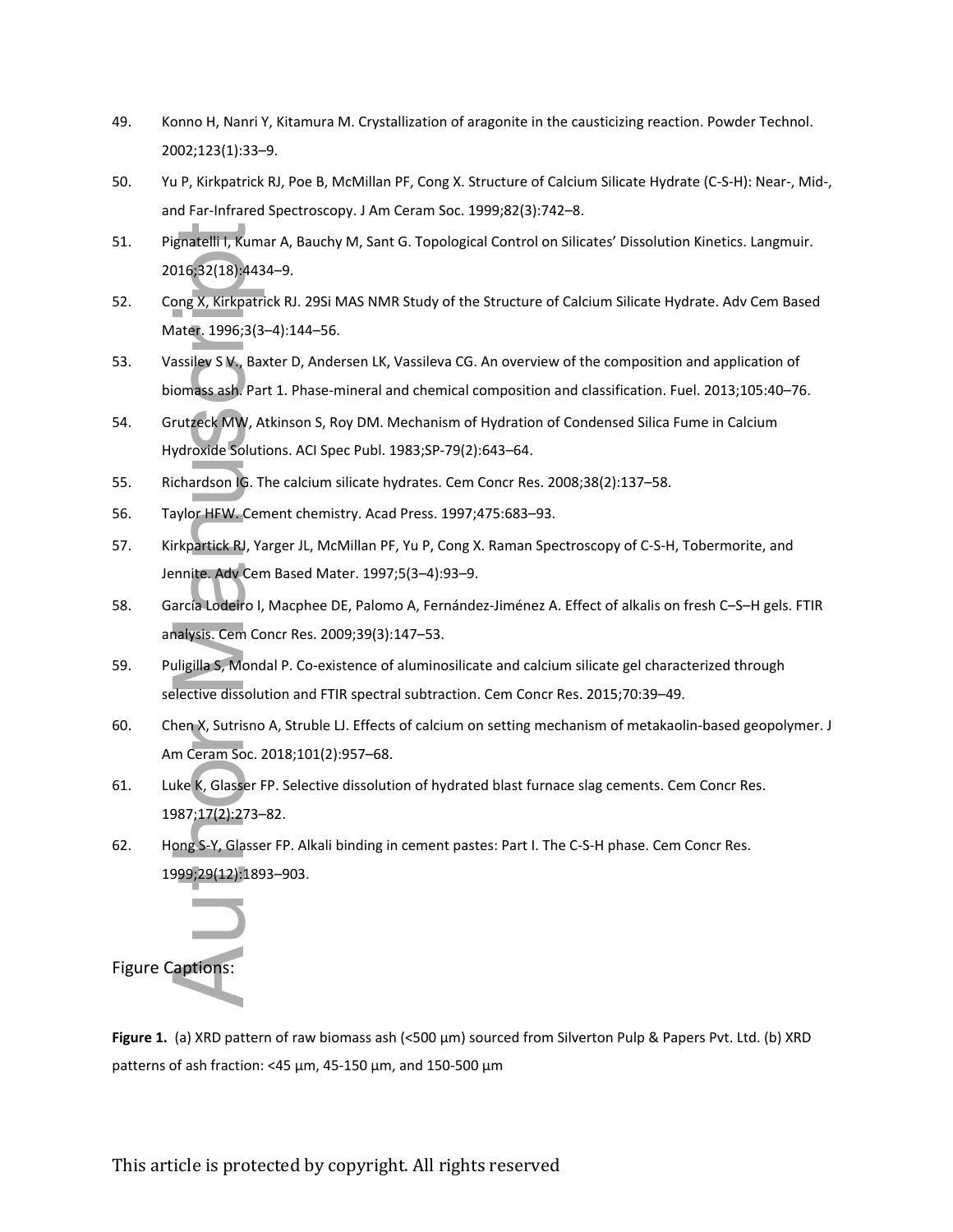**Figure 2.** (a) Extent of Si dissolution from SA as a function of time at L/S of 25. 0S, 0.5S, and 1S fit asymptotically with solid lines. SL and SLH sample data fit qualitatively for two regions (dotted lines): (1) apparently flat dissolution (reaction) followed by (2) asymptotic dissolution. (b) Normalized XRD patterns of SA particles 150-500 μm in size before and after 672 hours (28 days) of dissolution. (c) Concentration of Ca (millimolarity) in aqueous 0.5 M and 1 M NaOH systems as a function of time. Dotted lines denote literature values for Ca solubility in such solutions. (d) Normalized FTIR absorbance spectra of four samples for comparison of Ca(OH)<sub>2</sub> consumption (peak at  $\sim$ 3640 cm<sup>-1</sup>) with C-S-H production (peak at  $\sim$ 970 cm<sup>-1</sup>).

Figure 3. (a) XRD results showing system evolution with time. Note: diminution of portlandite peaks (Ca(OH)<sub>2</sub>), evolution of C-S-H peak (specifically associated with Tobermorite-like phase), and decrease in intensity of amorphous hump. (b) Normalized FTIR absorbance spectra of Silverton ash, 6 hour, 24 hour, 72 hour, 168 hour, and 672 hour samples of ash dissolved in 1 M NaOH in the presence of Ca(OH)<sub>2</sub> at an ash/lime ratio of 87.5/12.5. (c) <sup>29</sup>Si MAS-NMR of raw Silverton ash, 1SL168, and 1SL672 along with their deconvolution into Gaussian curves (in gray) and sum of the separate curves (in red) stacked for comparison. Referenced externally to hexamethylcyclotrisiloxane at -9.00 ppm. 0.5 M and 1 M NaOH systems as a function<br>
solutions. (d) Normalized FTIR absorbanc<br>
at ~3640 cm<sup>+</sup>) with C-S-H production (pe<br> **Figure 3.** (a) XRD results showing system<br>
evolution of C-S-H peak (specifically assoc<br>
amorp

Tables and Captions:

**Table 1** Average chemical composition (oxide %) of four SA samples using XRF. Uncertainty represents one standard deviation.

| Oxide (%)      | SiO <sub>2</sub> | Al <sub>2</sub> O <sub>3</sub> | Fe <sub>2</sub> O <sub>3</sub> | Na <sub>2</sub> O | $K_2O$ | CaO   | <b>MgO</b> | $P_2O_5$ | SO <sub>3</sub> | Trace <sup>*</sup> | LOI <sup>#</sup> | Amorphous<br>Content† |
|----------------|------------------|--------------------------------|--------------------------------|-------------------|--------|-------|------------|----------|-----------------|--------------------|------------------|-----------------------|
| <b>Biomass</b> | 61.2             | 1.6                            | 0.69                           | 0.22              | 2.5    | 1.59  | 0.80       | 0.91     | 1.89            | 0.19               | 28.4             | 90%                   |
| Ash            | ±1.2             | ±0.5                           | ±0.09                          | ±0.08             | ±0.3   | ±0.09 | ±0.07      | ±0.07    | ±0.13           | ±0.05              | ±1.5             |                       |

**Ash** ±1.2 ±0.5 ±0.09 ±0.08 ±0.3 ±0.09 ±0.07 ±0.07 ±0.13 ±0.05 ±1.5 \* Includes TiO2 MnO2, BaO, and SrO; # loss-on-ignition (LOI) at 750 °C; †As determined by Rietveld XRD – includes

contribution from unburnt carbon

**Table 2** Sample identification. Liquid/Solid ratio for all samples = 25.

| Sample | Age   | <b>NaOH</b> | Silverton | Ca(OH) <sub>2</sub> |
|--------|-------|-------------|-----------|---------------------|
| ID     | (hrs) | (M)         | Ash (wt%) | (wt%)               |
| 0Sx    | x     | 0           | 100       | 0                   |
| 0SLx   | x     | 0           | 87.5      | 12.5                |
| 0SLHx  | x     | 0           | 82.5      | 17.5                |
| 0.5Sx  | x     | 0.5         | 100       | 0                   |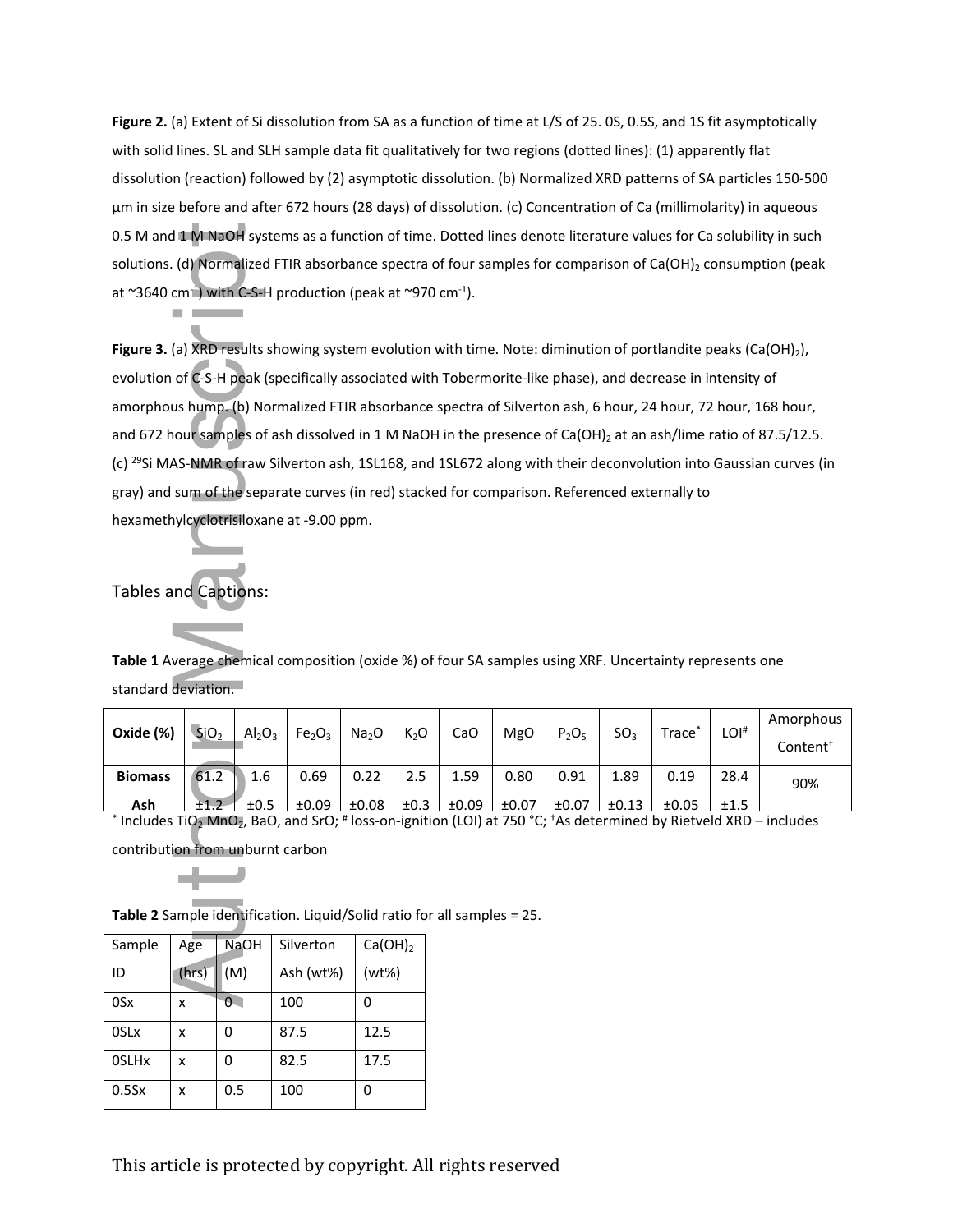| $0.5$ SL $x$      | x                       | 0.5 | 87.5 | 12.5 |
|-------------------|-------------------------|-----|------|------|
| 0.5SLHx           | x                       | 0.5 | 82.5 | 17.5 |
| 1Sx               | x                       | 1   | 100  | ŋ    |
| 1SL <sub>x</sub>  | x                       | 1   | 87.5 | 12.5 |
| 1SLH <sub>x</sub> | $\overline{\mathsf{x}}$ |     | 82.5 | 17.5 |
|                   |                         |     |      |      |



**Table 3.** Ca/Si ratios of solid SL and SLH products as calculated from ICP-OES results at 7, 14, and 28 days. Uncertainty represents 95% confidence interval when calculating differences in Si levels between ash dissolution and reaction with horizontal and vertical aggregation analysis.

| 1SLHx<br>x                                                          |                                                                         | 1                | 82.5                                                            | 17.5            |                                                                      |  |  |  |
|---------------------------------------------------------------------|-------------------------------------------------------------------------|------------------|-----------------------------------------------------------------|-----------------|----------------------------------------------------------------------|--|--|--|
|                                                                     |                                                                         |                  |                                                                 |                 |                                                                      |  |  |  |
|                                                                     |                                                                         |                  |                                                                 |                 |                                                                      |  |  |  |
|                                                                     |                                                                         |                  |                                                                 |                 |                                                                      |  |  |  |
|                                                                     | Table 3. Ca/Si ratios of solid SL and SLH products as calculated from I |                  |                                                                 |                 |                                                                      |  |  |  |
|                                                                     |                                                                         |                  |                                                                 |                 | Uncertainty represents 95% confidence interval when calculating diff |  |  |  |
|                                                                     |                                                                         |                  | and reaction with horizontal and vertical aggregation analysis. |                 |                                                                      |  |  |  |
|                                                                     |                                                                         |                  | Ca/Si                                                           |                 |                                                                      |  |  |  |
| Time (hours)                                                        |                                                                         | 0.5 <sub>5</sub> | 0.5SLH                                                          | 1SL             | 1SLH                                                                 |  |  |  |
| 168                                                                 |                                                                         | $0.98 + 0.03$    | $1.20 \pm 0.02$                                                 | $0.85 \pm 0.01$ | $0.82 \pm 0.01$                                                      |  |  |  |
| 336                                                                 |                                                                         | $1.18 + 0.06$    | $0.91 \pm 0.03$                                                 | $0.85 \pm 0.02$ | $0.78 + 0.01$                                                        |  |  |  |
| 672                                                                 |                                                                         | $1.01 \pm 0.04$  | $0.74 \pm 0.02$                                                 | $0.63 \pm 0.01$ | $0.62 \pm 0.01$                                                      |  |  |  |
|                                                                     |                                                                         |                  |                                                                 |                 |                                                                      |  |  |  |
| Table 4. Na adsorption after 672 hours of sample evolution, in mmol |                                                                         |                  |                                                                 |                 |                                                                      |  |  |  |
|                                                                     |                                                                         |                  |                                                                 |                 |                                                                      |  |  |  |
|                                                                     |                                                                         |                  | Na adsorption (mmol Na / g solid)                               |                 |                                                                      |  |  |  |
| Time (hours)                                                        |                                                                         | 0.5SL            | 0.5SLH                                                          | 1SL             | 1SLH                                                                 |  |  |  |
| 672                                                                 |                                                                         | $1.0 + 0.3$      | $1.8 + 0.3$                                                     | $1.7 + 0.2$     | $1.8 + 0.1$                                                          |  |  |  |
|                                                                     |                                                                         |                  |                                                                 |                 |                                                                      |  |  |  |
|                                                                     |                                                                         |                  |                                                                 |                 |                                                                      |  |  |  |
|                                                                     |                                                                         |                  |                                                                 |                 |                                                                      |  |  |  |
|                                                                     |                                                                         |                  |                                                                 |                 |                                                                      |  |  |  |
|                                                                     |                                                                         |                  |                                                                 |                 |                                                                      |  |  |  |
|                                                                     |                                                                         |                  |                                                                 |                 |                                                                      |  |  |  |
|                                                                     |                                                                         |                  |                                                                 |                 |                                                                      |  |  |  |
|                                                                     |                                                                         |                  |                                                                 |                 |                                                                      |  |  |  |

**Table 4.** Na adsorption after 672 hours of sample evolution, in mmol Na/g solid.

| Na adsorption (mmol Na / g solid) |                 |             |               |             |  |  |  |
|-----------------------------------|-----------------|-------------|---------------|-------------|--|--|--|
| Time (hours)                      | 0.5SLH<br>0.5SL |             | 1SL           | 1SLH        |  |  |  |
| 672                               | $1.0 + 0.3$     | $1.8 + 0.3$ | $1.7 \pm 0.2$ | $1.8 + 0.1$ |  |  |  |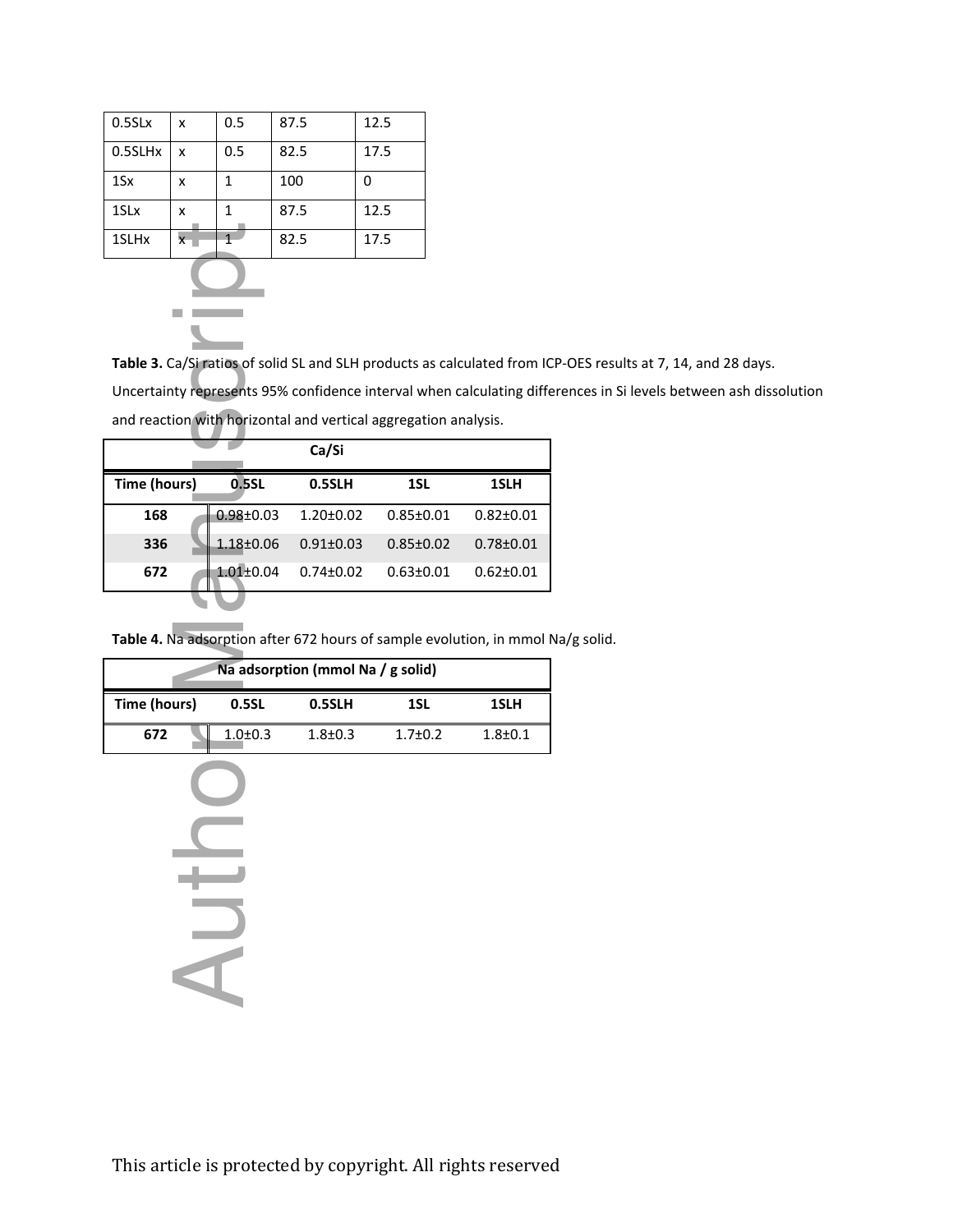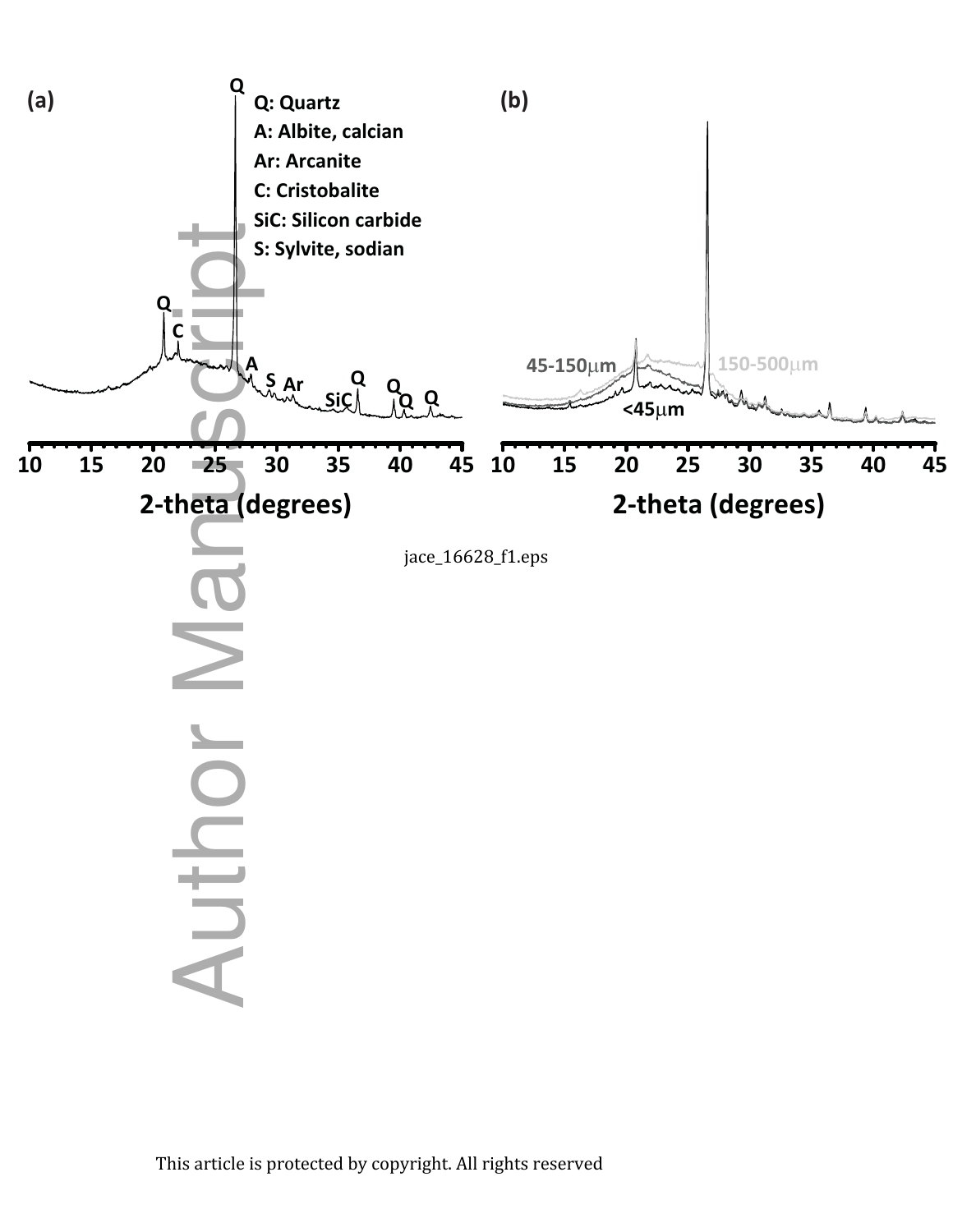